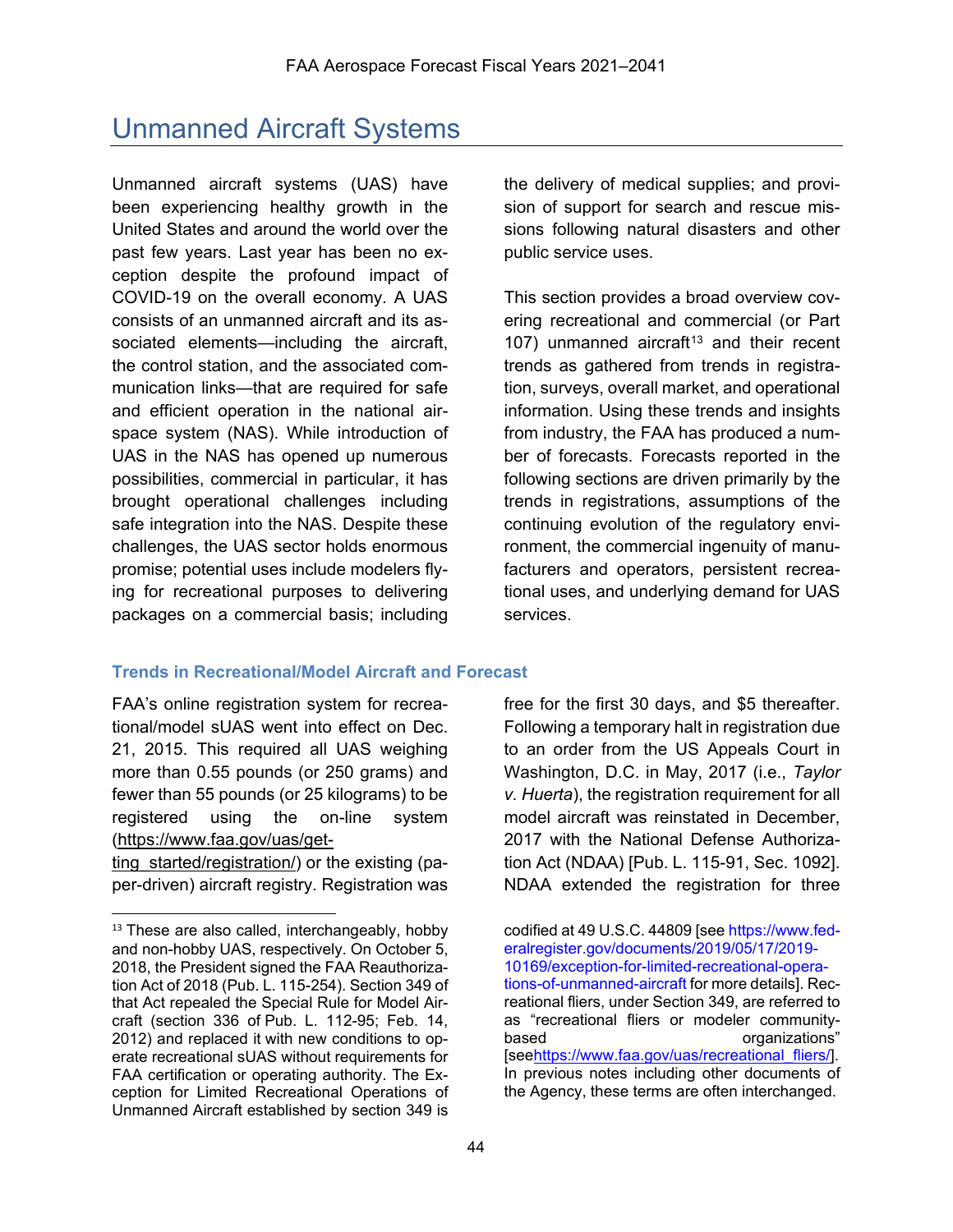years for those registered prior to December, 2017. Registration pace continued after the temporary halt was removed. On October 5, 2018, the President signed the FAA Reauthorization Act of 2018 that formalized new conditions for recreational use of drones [See [https://www.faa.gov/news/up](https://www.faa.gov/news/updates/?newsId=91844)[dates/?newsId=91844](https://www.faa.gov/news/updates/?newsId=91844) for more details].

With the continuing registration, almost 1.14 million recreational UAS owners had already registered with the FAA by end of November, 2020.<sup>[14](#page-1-0)</sup> On average, owner registration stood at around 12,400 per month during January-December, 2020 with some expected peaks during the holiday seasons and summer.



**Model/Recreation Registrations by Quarters/Year (Cumulative)**

The current pace of registration has increased compared to last year in the same period; average monthly owner registration during 2020 stood 3,000 more than the level observed in 2019.

 $\overline{a}$ 

Recreational registration, and thus ownership of sUAS, is distributed throughout the country. Using the data available in December 2020, a spatial distribution of ownership by zip code below demonstrates that sUAS continue to be distributed throughout the country with denser ownership mapping

istration database, applying to recreational, com- have been canceled or withdrawn are not part of mercial (Part 107) and remote pilots, we use only the data we report in this document. Finally, using<br>those who are registered in the U.S. and the ter-<br>the trends for the prior months in 2020 and vears those who are registered in the U.S. and the ter-<br>
ritories. Furthermore, we use those registrants before, we extrapolate it to December, 2020 for ritories. Furthermore, we use those registrants

<span id="page-1-0"></span><sup>&</sup>lt;sup>14</sup> For our estimate and projections using the reg-<br>who are "active;" i.e., those whose registrations completion of annual data.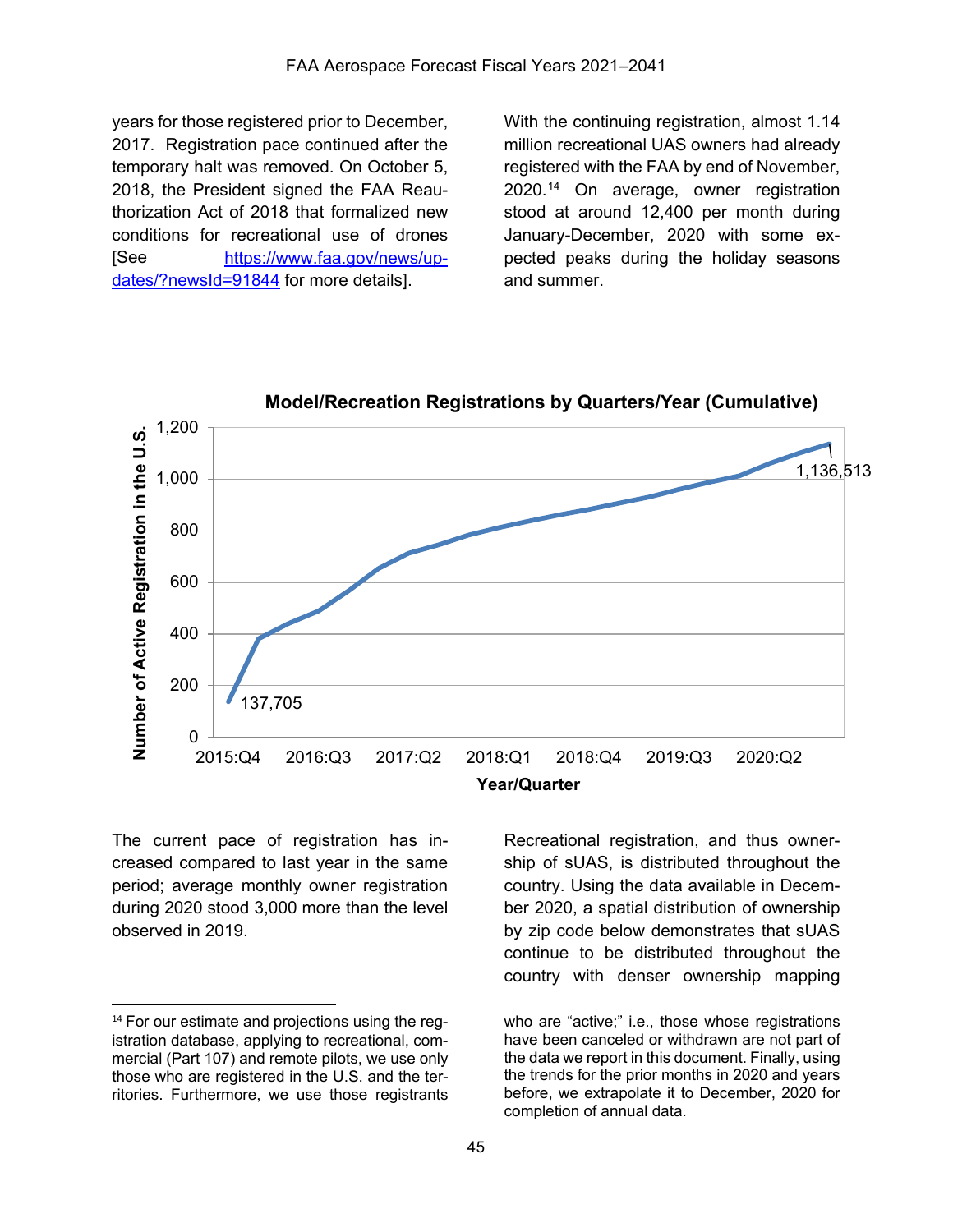closely against the population centers of the country, as expected.



At present, recreational ownership registra- the Agency has launched various research counterparts, the registration rules for recre- likely aircraft that may be used for recreaeach registration, therefore, one or more air- outside analysis to aid forecasting efforts. craft are possibly owned. In some instances, there is no equipment associated with regis- With around 1.14 recreational operators regmay have incentivized some to create regis- that there are around 1.44 million fleet distration without any equipment to report. Not-<br>tinctly identified as recreational aircraft. withstanding these challenges, there is infor- Comparing with industry sales and other mation available, both from industry and ac- data noted above, we conclude that the numademia, allowing us to understand aircraft ber of recreational aircraft is almost 30% ownership. Furthermore, under the sponsor-<br>higher than ownership registration.<sup>[15](#page-2-0)</sup> ship of the UAS Integration Research Plan,

 $\overline{a}$ 

tion does not correspond one-to-one with air- activities to understand the possible magnicraft. Unlike their commercial non-model tude of the sector as well as implications on ational operators do not require owners of tional flying and safety implications of the recreational sUAS to register each individual sUAS fleet from gradual integration into the aircraft; only operators are registered. For NAS. Finally, the Agency has incorporated

tration. Free registration at the initial phase istered as of December, 2020, we estimate

come sturdier and operators situationally aware,

<span id="page-2-0"></span><sup>&</sup>lt;sup>15</sup> This calculation involves taking into account re-<br>tirement, redundancy, and loss of aircraft corre-<br>time. Assumptions tying ownership to aircraft tirement, redundancy, and loss of aircraft corre-<br>sponding to ownership registration. As aircraft be-<br>holding and issues related to compliance have holding and issues related to compliance have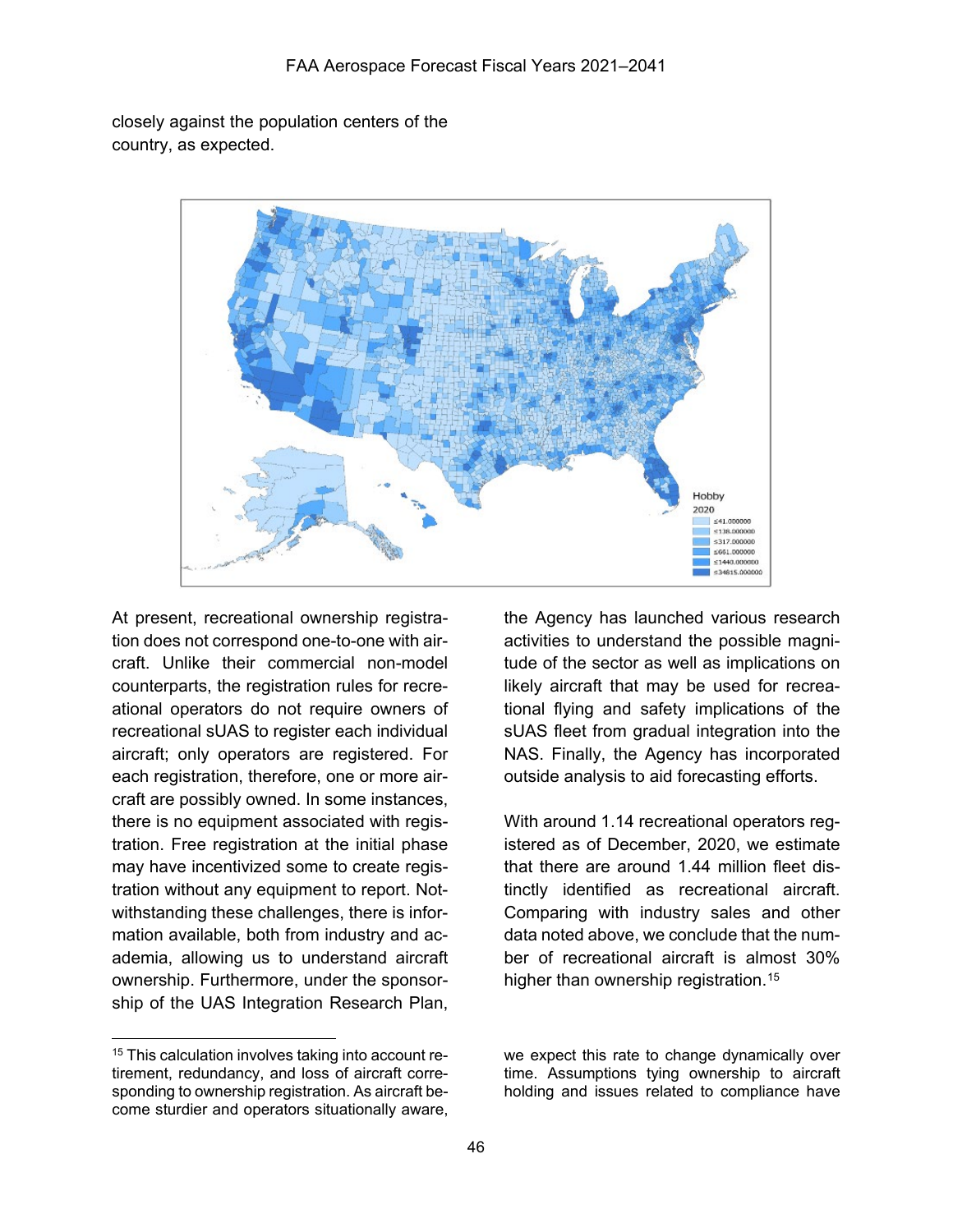A comparison of last year's data (2019) with this year's (2020) shows the annual growth rate to be approximately 8.5%. This was possible due to continuation of drones playing dominant roles in recreation that is facilitated by decreasing equipment prices (e.g., average price around \$750 or less), improved technology such as built-in cameras and higher capability sensors, and relatively easy maneuvering. Furthermore, it appears that COVID-19 had a positive impact on recreational registration (see below for more details). Nevertheless, similar to all technologies fueling growth of hobby items (e.g., cell phone and video game consoles; and prior to that, video cameras and video players), the trend in recreational sUAS has been slowing. It is likely to slow down further as the pace of falling prices diminishes and the early adopters begin to experience limits in their experiments, or recreational eagerness plateaus.

Given the trend in registration and market developments, we forecast that the recreational sUAS market will saturate at around 1.55 million units. However, there is still some upside uncertainty due to further changes in technology including battery, faster integration from a regulatory standpoint, and the likely event of continued decreasing prices. This leads to upside possibilities in the forecast. In contrast, there is relatively less low-side uncertainty. Low-side uncertainty tracks closer to the base forecast. We provide a forecast base (i.e., likely) with high and low scenarios, provided in the table below.

Last year, we forecasted that the recreational sUAS sector would have around 1.38 million sUAS in 2020, a growth rate exceeding 4.5% from the year before (2019). Actual data overshot the projection by a little over 53,000 with over 1.44 million aircraft already accounted for by the end of 2020. Thus, our forecast of recreational sUAS last year undershot by 3.7% for 2020; or 1.4365 million actual aircraft vs 1.3833 million aircraft that we projected last year.

| <b>Fiscal Year</b> | Low    | Base   | High   |  |  |
|--------------------|--------|--------|--------|--|--|
| <b>Historical</b>  |        |        |        |  |  |
| 2020               | 1.4365 | 1.4365 | 1.4365 |  |  |
|                    |        |        |        |  |  |
| Forecast           |        |        |        |  |  |
| 2021               | 1.4544 | 1.5022 | 1.5417 |  |  |
| 2022               | 1.4668 | 1.5303 | 1.5935 |  |  |
| 2023               | 1.4708 | 1.5415 | 1.6157 |  |  |
| 2024               | 1.4719 | 1.5455 | 1.6237 |  |  |
| 2025               | 1.4724 | 1.5510 | 1.6347 |  |  |
|                    |        |        |        |  |  |

#### **Total Recreation/Model Fleet (Million sUAS Units)**

[with-and-effective](https://www.napawash.org/studies/academystudies/federal-aviation-administration-assessment-of-compliance%20with-and-effective) for a recent study by the National Academy of Public Administration on these issues].

 $\overline{a}$ been discussed elsewhere [see [https://www.na](https://www.napawash.org/studies/academystudies/federal-aviation-administration-assessment-of-compliance%20with-and-effective)[pawash.org/studies/academystudies/federal-avi](https://www.napawash.org/studies/academystudies/federal-aviation-administration-assessment-of-compliance%20with-and-effective)[ation-administration-assessment-of-compliance](https://www.napawash.org/studies/academystudies/federal-aviation-administration-assessment-of-compliance%20with-and-effective)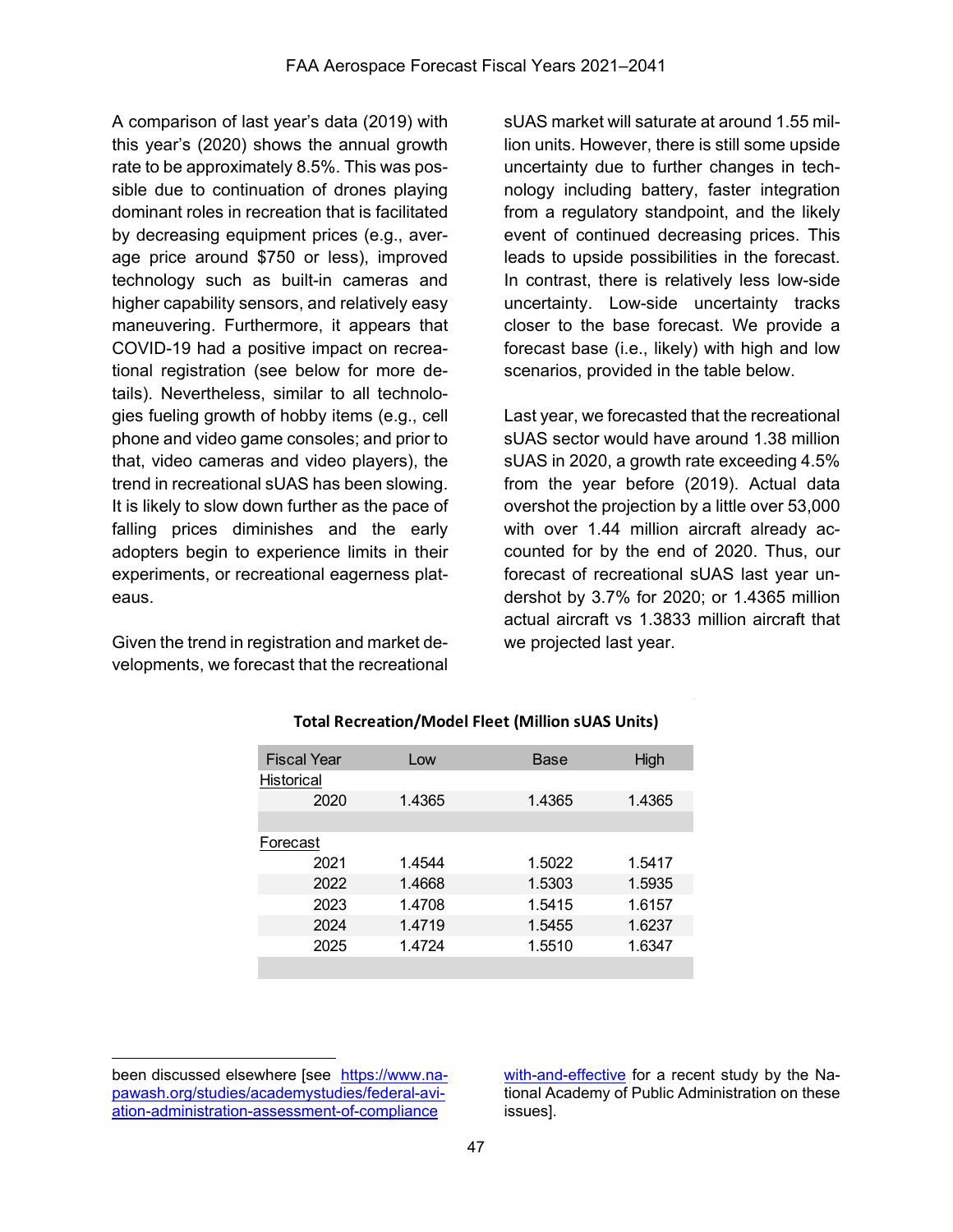The FAA uses the trend observed in registrations, particularly over the past year; expert opinions distilled from TRB annual workshops; review of available industry forecasts; market/industry research; and a time-series model on registration trends fitted on monthly data. Using these, we forecast that the recreational sUAS fleet will likely (i.e., base scenario) attain its peak over the next 5 years, from the present 1.44 million units to around 1.55 million units by 2025. The high scenario may reach as high as 1.63 million units with low-side scenario yielding around 1.47 million units over the next 5 years. Notice that

eventual saturation at somewhat higher levels, in comparison to last year's projections, reflects relatively higher registration by recreational flyers observed during 2020. This increased registration trend, in part driven by COVID-19, may or may not continue in the longer run<sup>[16](#page-4-0)</sup>. Nevertheless, the growth rates underlying these numbers are fairly steady in the initial years, but fade faster in the last 2- 3 years. The gradual saturation that is projected in 5 years and beyond in the recreational sUAS fleet parallels other consumer technology products and the Agency's projections from last year.

# **Trends in Commercial/Non-Model Aircraft and Forecast**

Online registration for commercial/nonmodel sUAS went into effect on April 1, 2016. Unlike recreational/model ownership, rules for commercial registration require owners to register each sUAS, thus creating a one-toone correspondence between registration and aircraft. During the period of January – December, 2020[17,](#page-4-1) more than 94,000 commercial operators registered their equipment. The pace of monthly registration, slightly above 7,800, is still relatively high but lower than the same period in 2019 (around

10,000). It appears that the pace of registration is slowing down in comparison to 2019 and comparable historically (i.e., April 2016 – November 2019 roughly 8,500 per month). While the pace of recreational registration ownership has increased somewhat, particularly last year, the pace of registration remains somewhat dampened for their commercial counterparts. By the end of 2020, there were more than 488,000 commercial UAS registered since the registration opened.

 $\ddot{\phantom{a}}$ 

<span id="page-4-1"></span><span id="page-4-0"></span><sup>&</sup>lt;sup>16</sup> It is quite likely that many people are buying and experimenting with recreational sUAS given the COVID-19 public health emergency and a substantial portion of the workforce is presently working from home. This may or may not continue once regular work patterns are resumed.

<sup>17</sup> As noted in fn. #2, using actual registrations until November, 2020, trends for the prior months in 2020 and years before, we extrapolate it to December, 2020 for completion of yearly data.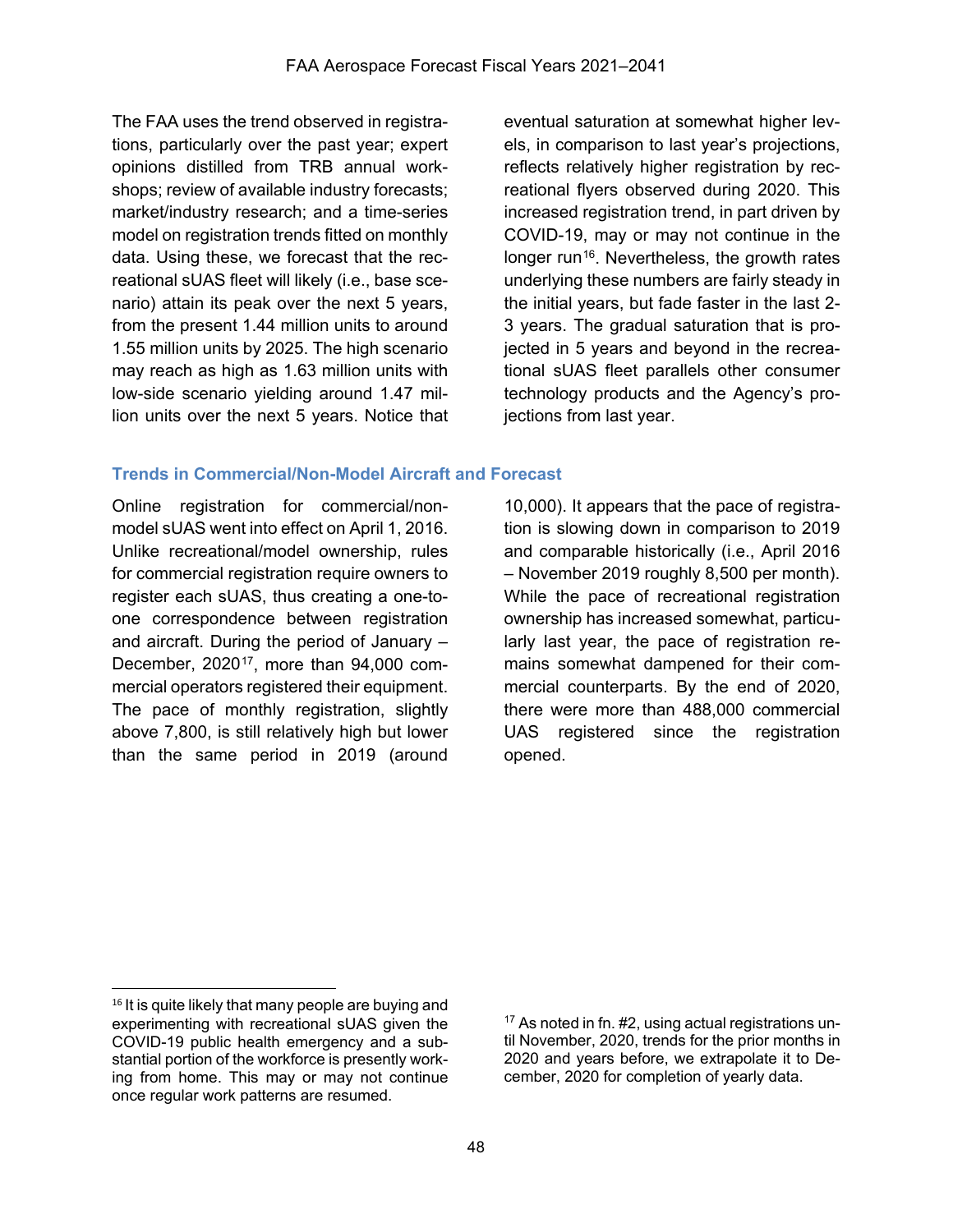

For each month the registration has been available, over 4,600 aircraft/month were registered until December, 2017. This pace accelerated to 14,600 registered per month during 2018. During 2019, average monthly registration stood at around 10,100. In the past year of 2020, average monthly registration dropped to 7,850. Despite this slowdown, the commercial sUAS sector is dynamic and appears to be at an inflexion point demonstrating powerful stages of growth. Unlike the recreational sUAS sector, the FAA anticipates that the growth rate in this sector will remain high over the next few years. This is primarily driven by the regulatory clarity that Part 107 has, and continues to provide, to the industry. In particular, the Operation Over People final rule, published on December 28, 2020, is the latest incremental step towards further integration of sUAS into the NAS. This final rule allows routine operations over people and routine operations at night under certain circumstances and eliminates the need for individual Part 107 waivers

[se[ehttps://www.faa.gov/news/media/attach](https://www.faa.gov/news/media/attachments/OOP_Executive_Summary.pdf)ments/OOP Executive Summary.pdf for more details].

The Remote ID rule was announced on December 28, 2020 [se[ehttps://www.faa.gov/news/media/attach](https://www.faa.gov/news/media/attachments/RemoteID_Final_Rule.pdf)ments/RemoteID Final Rule.pdf as well. Remote ID (i.e., digital license-plate) of unmanned aircraft is necessary to ensure public safety and efficiency of the airspace of the United States. The rule applies to all operators of drones that require FAA registration (i.e., both recreational and Part 107). Remote ID provides airspace awareness to the FAA, national security agencies, law enforcement entities, and other government officials. Under the present rule guidance, unmanned aircraft in flight is to provide, via broadcast, certain identification, location, and performance information that interested parties on the ground and other airspace users can receive.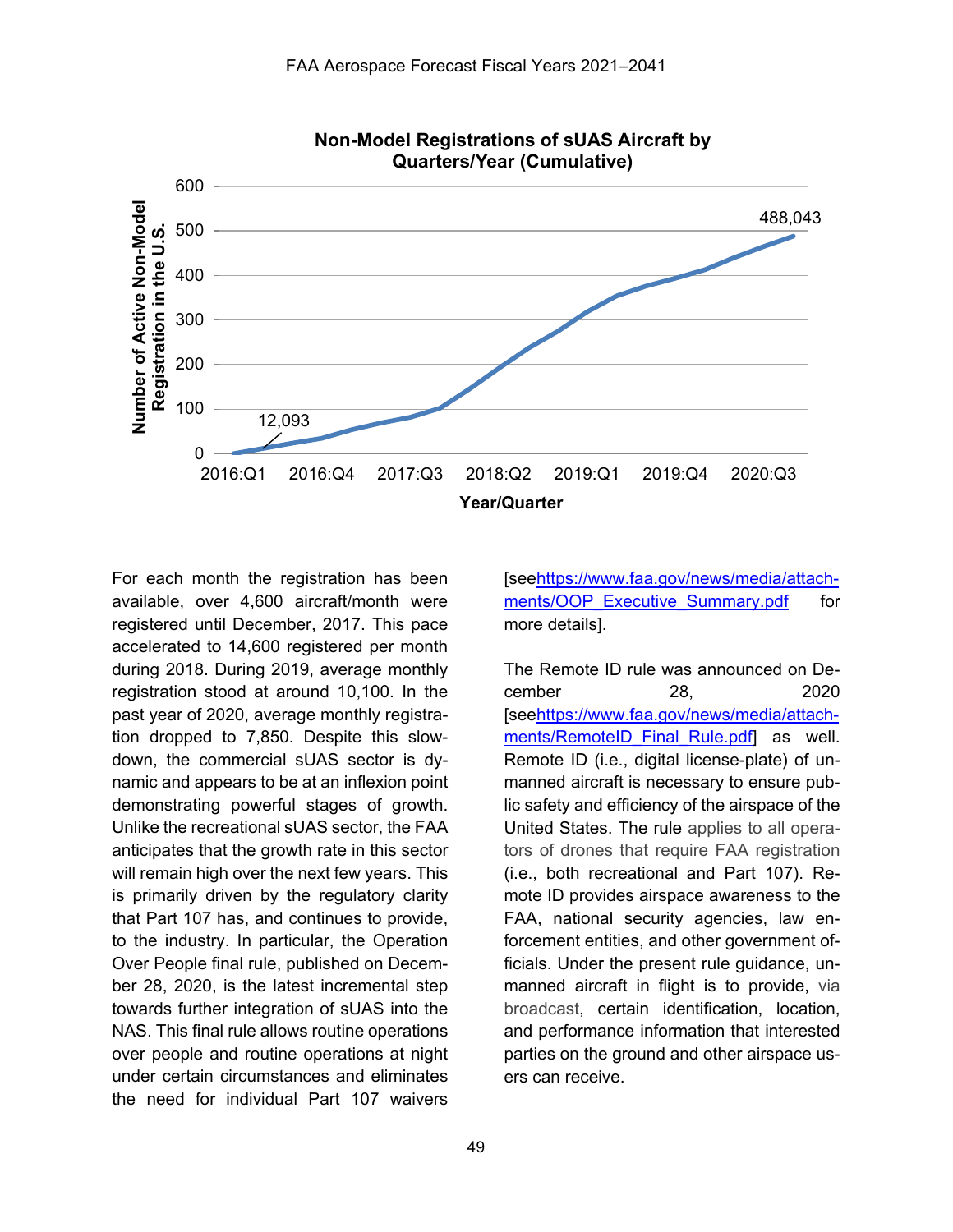There are three ways to comply with the Remote ID rule: (a) operate a standard remote ID sUAS broadcasting identification and location information of both the aircraft and control station; (b) operate a sUAS with a remote ID broadcast module attached to it that broadcasts identification, location and takeoff information; and (c) operate a sUAS without Remote ID but flying at specific FAA-recognized identification areas (or FRIAs) [see [https://www.faa.gov/uas/getting\\_started/re](https://www.faa.gov/uas/getting_started/remote_id/)mote id/]. The final rule was been published in Federal Register on January 15, 2021, and almost all of the final rule goes into effect on April 21, 2021[se[ehttps://www.federalregis](https://www.federalregister.gov/documents/2021/01/15/2020-28948/remote-identification-of-unmanned-aircraft)[ter.gov/documents/2021/01/15/2020-](https://www.federalregister.gov/documents/2021/01/15/2020-28948/remote-identification-of-unmanned-aircraft) [28948/remote-identification-of-unmanned](https://www.federalregister.gov/documents/2021/01/15/2020-28948/remote-identification-of-unmanned-aircraft)[aircraft](https://www.federalregister.gov/documents/2021/01/15/2020-28948/remote-identification-of-unmanned-aircraft) as amended byhttps://www.federalregister.gov/documents/2021/03/10/2021-

# 04882/remote-identification-of-unmannedaircraft-delay].

These two rules together provide muchneeded regulatory clarity and reduce the need for waivers under Part 107. With enhancement of operational efficiencies under increasingly well-defined concepts of operations (CONOPS)—which ensures safety and transparent information flow across the community—more and more commercial uses will become likely, fueling even further growth. Notably, one such place for receiving all operational information, including registration, authorization, and logging accident reports, helps facilitate this growth further [\[https://faadronezone.faa.gov/#/\]](https://faadronezone.faa.gov/).



As in the case of recreational UAS ownership, commercial sUAS are distributed across the country. A spatial distribution of equipment registration (using data for December 2020) demonstrates that commercial sUAS are distributed throughout the country

with denser activities mapping closely against the economic or commercial activities of the country.

Last year, the FAA forecasted that the commercial UAS sector would have around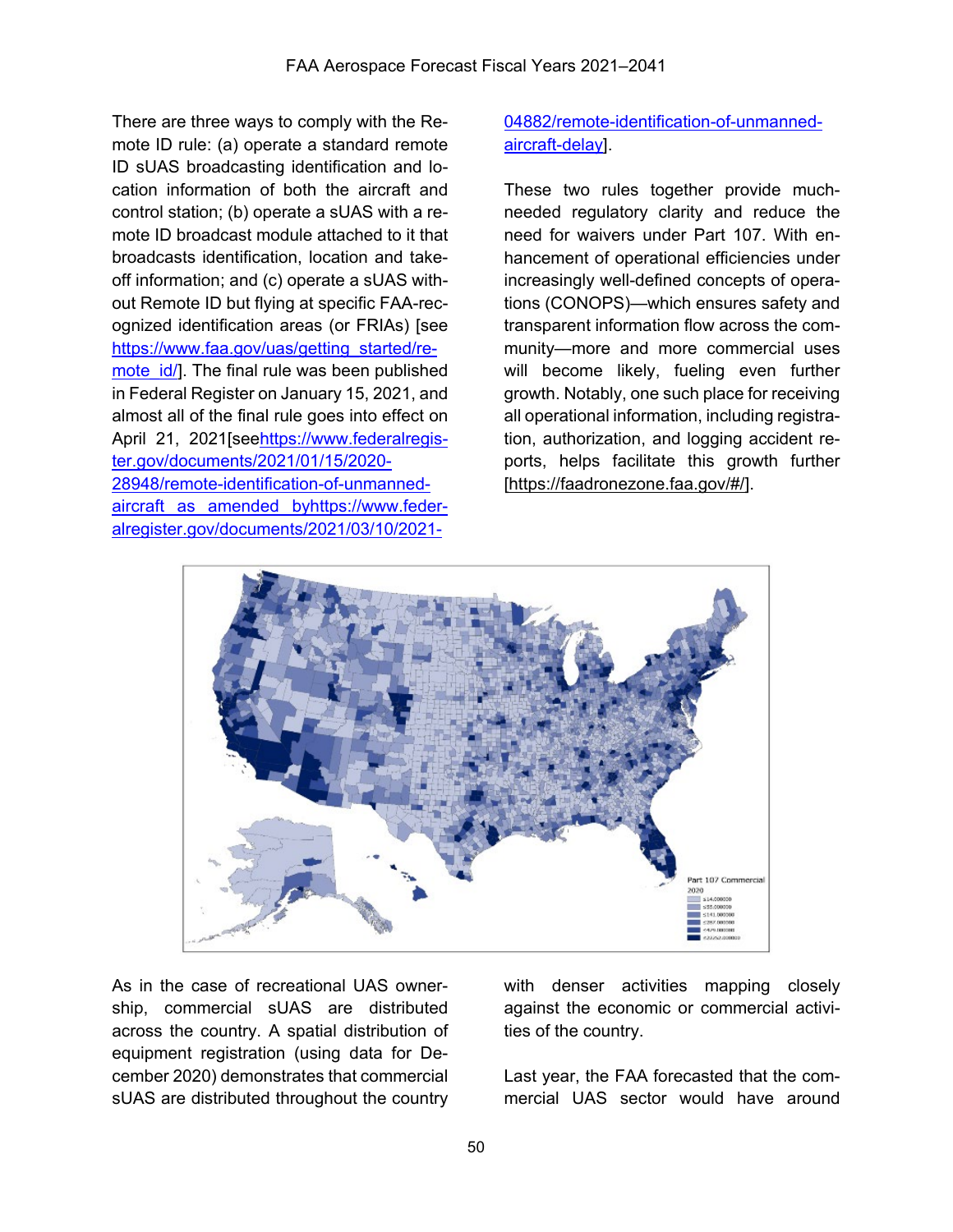507,000 sUAS in 2020, a growth rate exceeding 32% over the year before (2019). Actual data came close to that projection with a little over 488,000 aircraft by the end of 2020. Our forecast of commercial sUAS last year thus overshot by 3.7% for 2019 (or 488,043 actual aircraft vs 506,776 projected last year). Forecasting in a time of tremendous uncertainty is indeed challenging, especially given the economic slowdown during COVID-19 and its impact on the UAS sector. The commercial sUAS sector's fast growth and adjustments during the pandemic is a demonstration of that fact. Nevertheless, our forecast errors for both recreation and commercial appear to be within the bounds of reasonableness.

| <b>Fiscal Year</b> | Low | Base | High  |  |  |
|--------------------|-----|------|-------|--|--|
| <b>Historical</b>  |     |      |       |  |  |
| 2020               | 488 | 488  | 488   |  |  |
|                    |     |      |       |  |  |
| Forecast           |     |      |       |  |  |
| 2021               | 543 | 589  | 691   |  |  |
| 2022               | 569 | 665  | 871   |  |  |
| 2023               | 583 | 729  | 1,028 |  |  |
| 2024               | 601 | 784  | 1,094 |  |  |
| 2025               | 614 | 835  | 1,144 |  |  |
|                    |     |      |       |  |  |

#### **Total Commercial/Non-Model Fleet (Thousand sUAS Units)**

We use the trends observed in the registration during the years past, information from the survey conducted in 2018, review of available industry forecasts/workshops and past FAA UAS Symposiums, and internal research together with market/industry research. Using these, the FAA forecasts that the commercial UAS fleet by 2025 will likely (i.e., base scenario) be at around 835,000; 1.7 times larger than the current number of commercial sUAS.[18](#page-7-0) As the present base (i.e., the cumulative total) increases, the FAA anticipates the growth rate of the sector will slow down over time. Nevertheless, the sector will be much larger than what was only a few years earlier.

 $\ddot{ }$ 

In order to understand the growth trajectory of the sector better, this report divides the commercial UAS sector into two types of sUAS aircraft: consumer grade and professional grade. The consumer grade commercial UAS have a wide range of prices, below US \$10,000 with an average unit price of approximately \$2,500. The professional grade, on the other hand, is typically priced above US \$10,000 with an average unit price as-sumed to be around \$25,000.<sup>[19](#page-7-0)</sup> For both consumer grade and professional grade UAS, the average price is falling over time, particularly over the last few years. Currently, the consumer grade dominates the commercial

<span id="page-7-0"></span><sup>&</sup>lt;sup>18</sup> Last year, the ratio of end-year forecast to base year forecast was 2-times; i.e., we forecasted end-year to be twice the base year's (2019) numbers in 5-year (2024).

<sup>&</sup>lt;sup>19</sup> Because of this wide range in prices between types of sUAS in commercial activities, start-up costs for a business may vary between \$2,500 and \$25,000.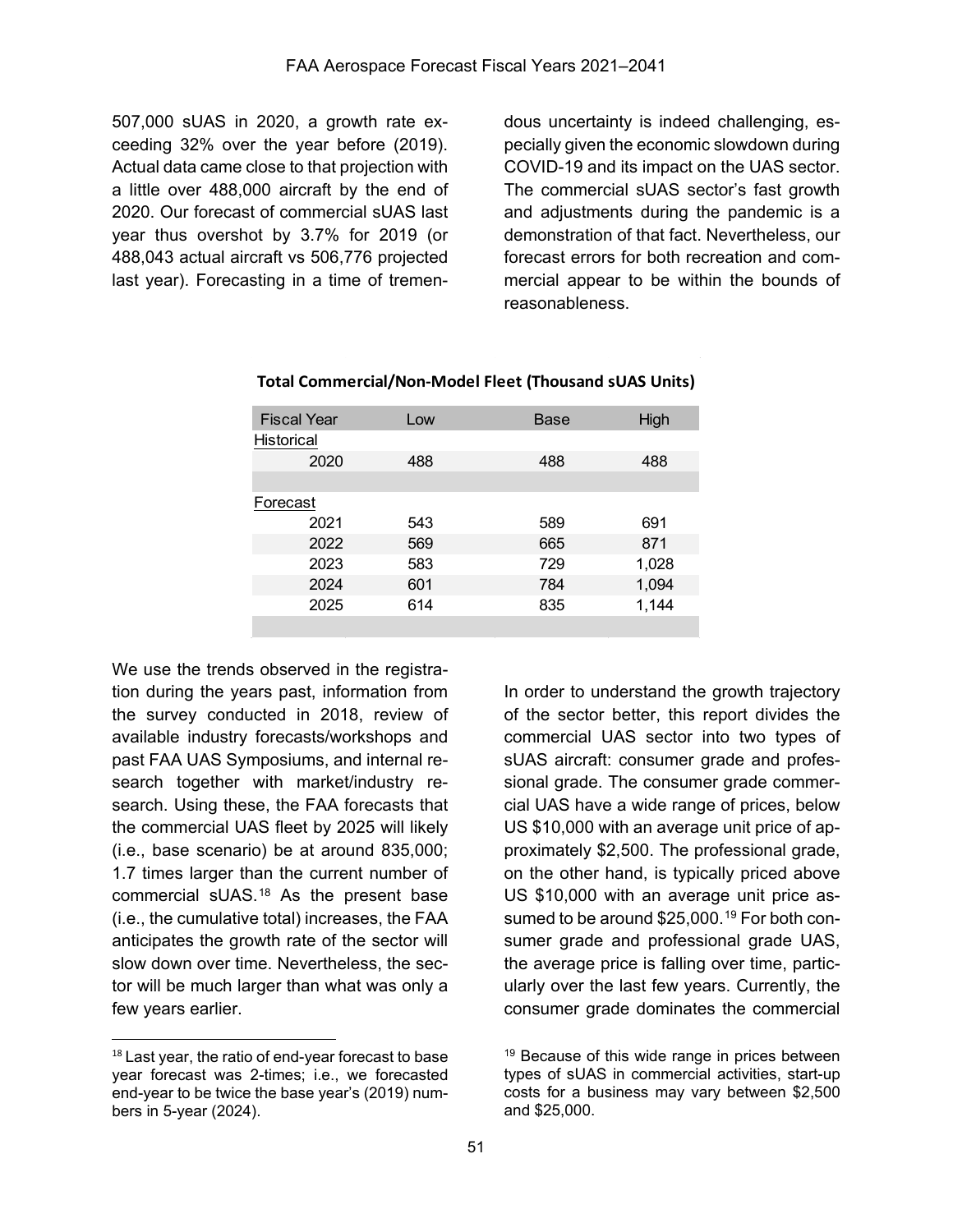UAS sector with a market share approaching 92%. However, as the sector matures and the industry begins to consolidate, the share of consumer grade commercial UAS is likely to decline though it will still be dominant. By 2025, FAA projects this sub-sector will have approximately 87% of the overall commercial sUAS sector.

Starting from a lower base of approximately 40,000 aircraft in 2020, the professional grade commercial sUAS sub-sector stands to expand rapidly over time reaching 105,000 in 2025, especially as newer and more sophisticated uses are identified, designed, and operationally planned and flown. If, for example, professional grade sUAS meet criteria of operations, safety, regulations, and satisfy economics and business principles and enter into the logistics chain via small package delivery, the growth in this sector will likely be phenomenal. On the other hand, starting from a base of 448,000 in 2020, consumer grade sUAS is likely to grow over 730,000 by 2025. These growth trajectories could be even further enhanced by expanding operations in controlled airspaces, e.g., the Low Altitude Authorization and Notification Capability (LAANC) system<sup>20</sup>, which began authorization in May, 2017. LAANC is designed to facilitate sUAS use of controlled airspace in the NAS. While most of the nearterm growth in commercial sUAS will continue to come from consumer-grade units (over 90%), the FAA anticipates a significant part will come from professional-grade sUAS as well.

Unlike its recreational sUAS counterpart, it is extremely difficult to put a floor on the growth of the commercial sUAS sector due to its composition (i.e., consumer vs. professional grades) and the varying business opportunities and growth paths. As commercial sUAS become operationally more efficient and safe, battery life expands, and regulatory constraints are gradually relaxed (e.g., recent final rule involving operations over people; and Remote ID), new business models will begin to develop, thus enhancing robust supply-side responses. These responses, in turn, will pull demand forces (e.g., consumer responses to receiving commercial packages; routine blood delivery to hospitals, search-and-rescue operations, just to name a few) that are somewhat latent and in the experimental stages at present. Unlike a developed sector such as passenger air transportation, it is impossible to put a marker on "intrinsic demand" (or core demand) primarily driven by economic and demographic factors underlying this sector. Nevertheless, in this year's forecast the FAA makes a provisional attempt to provide a "low" side for now, essentially capturing the intrinsic demand. In addition, we provide the likely or base scenario together with the enormous potential embodied in the "high" scenarios, representing cumulative annual growth rates of 11% and 19%, respectively. Average annual growth rate corresponding to the low scenario, on the other hand, is around 5%.

<span id="page-8-0"></span> $\overline{a}$  $^{20}$  Low Altitude Authorization and Notification Ca-  $\hskip10mm$  Data Exchange such as temporary flight re-pability [\[https://www.faa.gov/uas/programs\\_part-](https://www.faa.gov/uas/programs_partnerships/uas_data_exchange/) strictions (TFRs), Notice to Airmen (NOTAMS), nerships/uas data exchange/] or LAANC auto- and the UAS Facility Maps (UASFM). Approved mated the application/approval process for air- requests thus provide the FAA/ATO visibility into space authorizations. Requests submitted via where and when planned drone operations will FAA approved UAS Service Suppliers (USS) are take place. checked against airspace data in the FAA UAS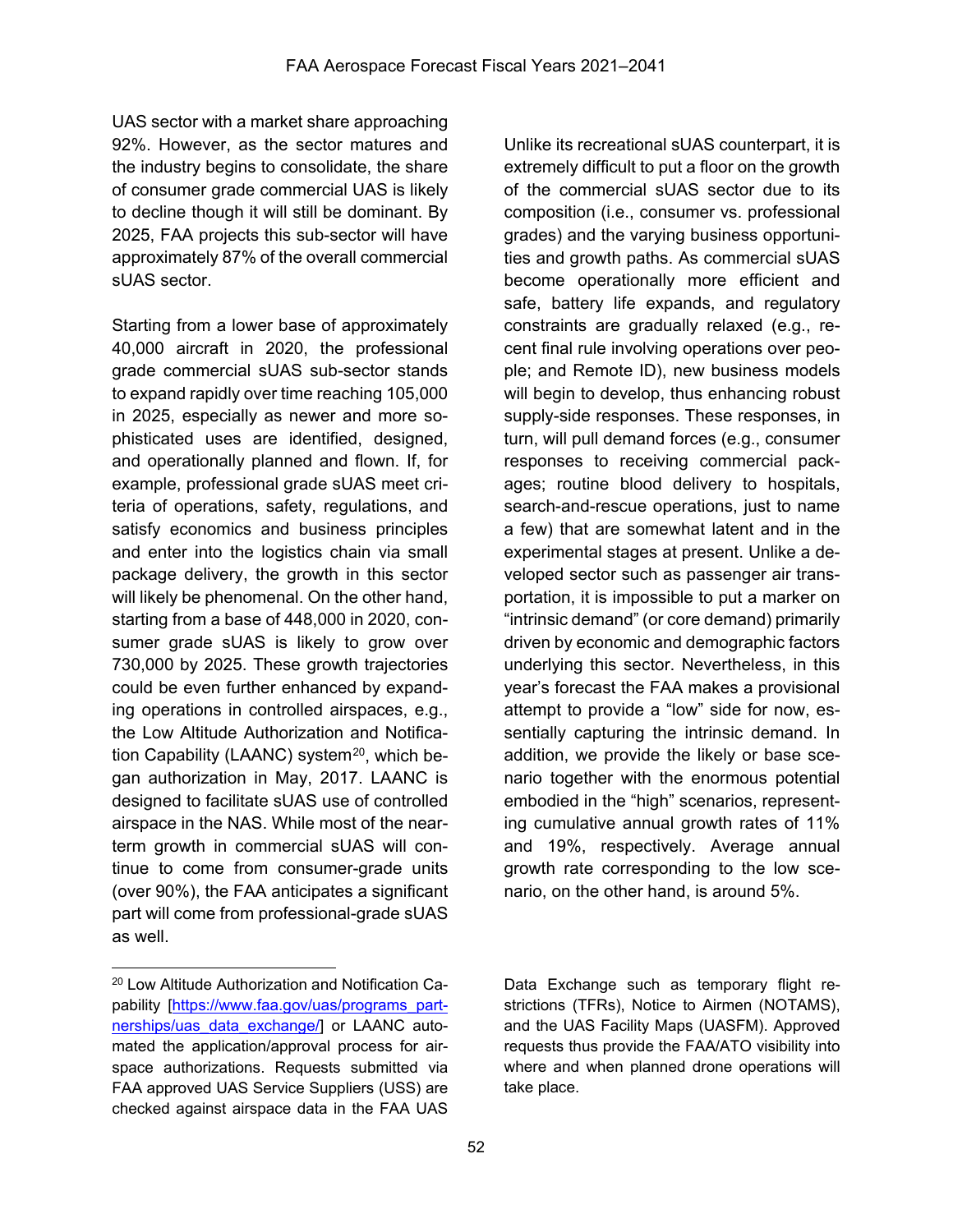Commercial sUAS are currently used for numerous purposes. As the sector grows, the FAA anticipates there will be many more uses for, and much more use of, commercial sUAS as is increasingly evident, for example, from the successful implementation of the UAS Integration Pilot Program (IPP) [see [https://www.faa.gov/uas/programs\\_partner](https://www.faa.gov/uas/programs_partnerships/integration_pilot_program/)[ships/integration\\_pilot\\_program/](https://www.faa.gov/uas/programs_partnerships/integration_pilot_program/) for more details].

One way of identifying early trends in commercial sUAS use is to analyze the waiver applications granted to sUAS operators. Both the magnitude and relative composition of waiver types may indicate the direction of the commercial sUAS sector as a whole. A breakdown of the waiver requests granted in December, 2020 is shown in the chart below:



### **DroneZone Top 5 Requested Provisions (as of end of December 2020)**

Beyond the daytime operation that is presently allowed under existing Part 107 rules, expanding applications further requires waivers, to a large extent, for night operations as distinct from daylight operations (around 9 in 10 approved waivers), and operations over people (around 1 in 20 approved waivers). As noted earlier, approved rules will now allow night operations and some operations over people as part of routine operations no longer requiring waivers. There are also BVLOS waiver requests (around 13% of total requests) and limitations on altitude (around

9% of total requests), for which waiver approvals are given at rates of 2.8% and 2.9%, respectively. Many of these waivers are combined, and thus total waiver approvals (i.e., full + partial) granted (over 3,890 by December, 2020) exceed 100%.

The Agency issues these waivers to facilitate business activities by sUAS while preparing for the next round of regulations that will enable routine, more complex drone opera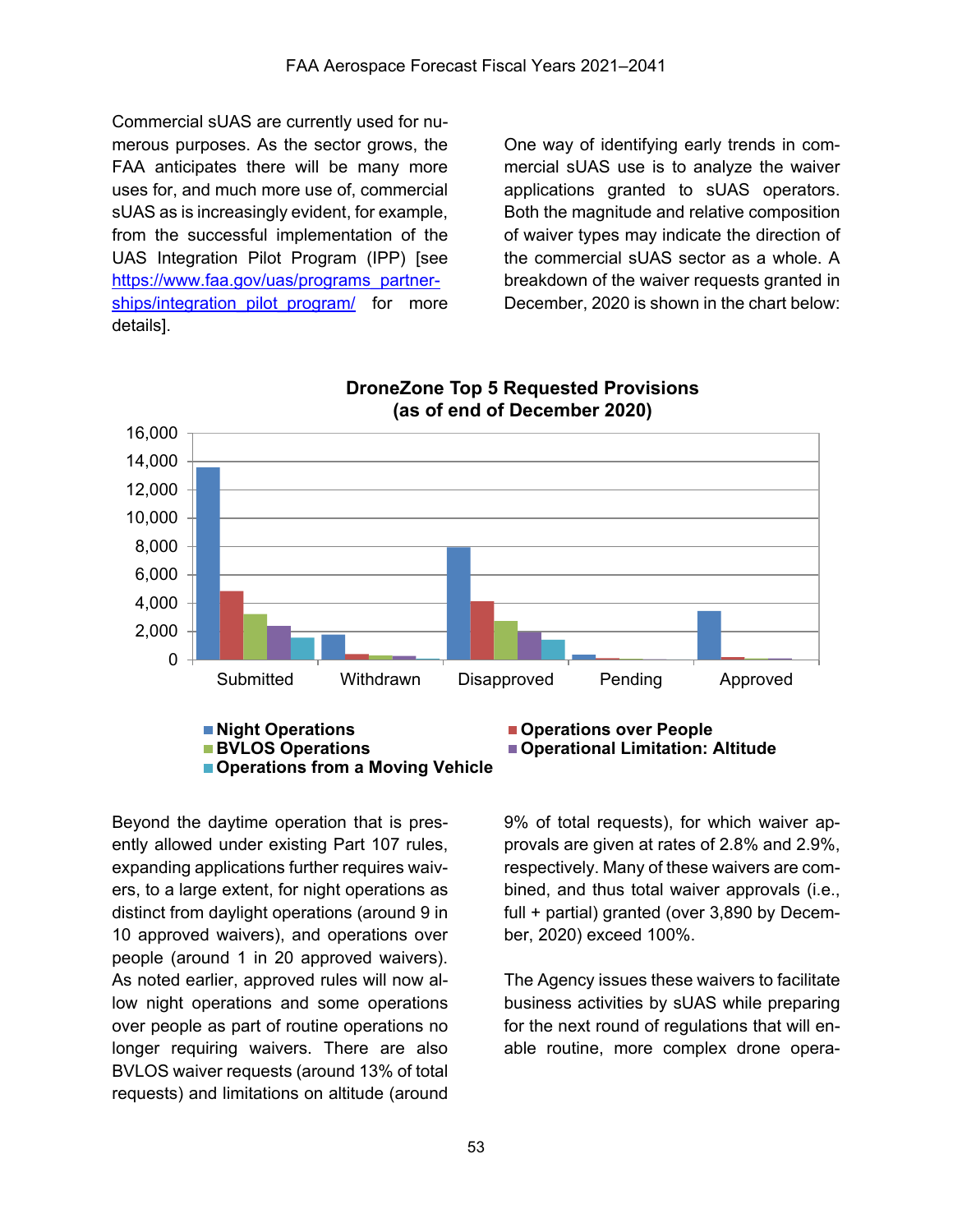tions. Now that night operations and operations over people have been finalized $21$  [see [https://www.faa.gov/news/media/attach](https://www.faa.gov/news/media/attachments/OOP_Final%20Rule.pdf)ments/OOP\_Final%20Rule.pdfl amending Title 14 of the Code of Federal Regulations Part 107 (14 CFR Part 107) by permitting the routine operation of sUAS at night<sup>[22](#page-10-0)</sup> or over people under certain conditions<sup>[23](#page-10-1)</sup>, the Agency is turning its focus on long-term solutions that will eventually enable routine BVLOS fights without waivers. Analysis of the waiver applications allows us to understand industry trends, one of many metrics

essential for understanding and projecting the trajectory, course corrections, and growth trends of the sector.

On the airspace authorizations and waivers, almost 50% of requests were approved for controlled airspace at the end of December, 2020. While over half were for class D airspace (i.e., smaller airports with control towers), other classes were also requested and regularly flown.



Finally, LAANC has been routinely providing auto-approval since its inception in May, 2017, and now covers 726 airports. It has

 $\overline{a}$ 

<sup>22</sup> *See* § 107.29. An operation at night was defined as an operation conducted between the end of evening civil twilight and the beginning of morning civil twilight, as published in the Air Almanac, converted to local time (*ibid*).

provided 289,749 auto-approvals for airspace access requests from Part 107 users

<sup>23</sup> *See* § 107.39. An operation over people was established as one in which a small unmanned aircraft passes over any part of any person who is not directly participating in the operation and who is not located under a covered structure or inside a stationary vehicle.

<span id="page-10-1"></span><span id="page-10-0"></span><sup>&</sup>lt;sup>21</sup> The rule has been sent to the Office of the Federal Register and will become effective 60 days after the publication date in the Federal Register. Publication was expected in January 2021 but effective dates were delayed [See[: https://www.fed](https://www.federalregister.gov/documents/2021/03/10/2021-04882/remote-identification-of-unmanned-aircraft-delayand)[eralregister.gov/documents/2021/03/10/2021-](https://www.federalregister.gov/documents/2021/03/10/2021-04882/remote-identification-of-unmanned-aircraft-delayand) [04882/remote-identification-of-unmanned-air](https://www.federalregister.gov/documents/2021/03/10/2021-04882/remote-identification-of-unmanned-aircraft-delayand)[craft-delayandh](https://www.federalregister.gov/documents/2021/03/10/2021-04882/remote-identification-of-unmanned-aircraft-delayand)ttps://www.federalregister.gov/documents/2021/03/10/2021-04881/operation-of-small-unmanned-aircraftsystemsover-people-delay-withdrawal-correction.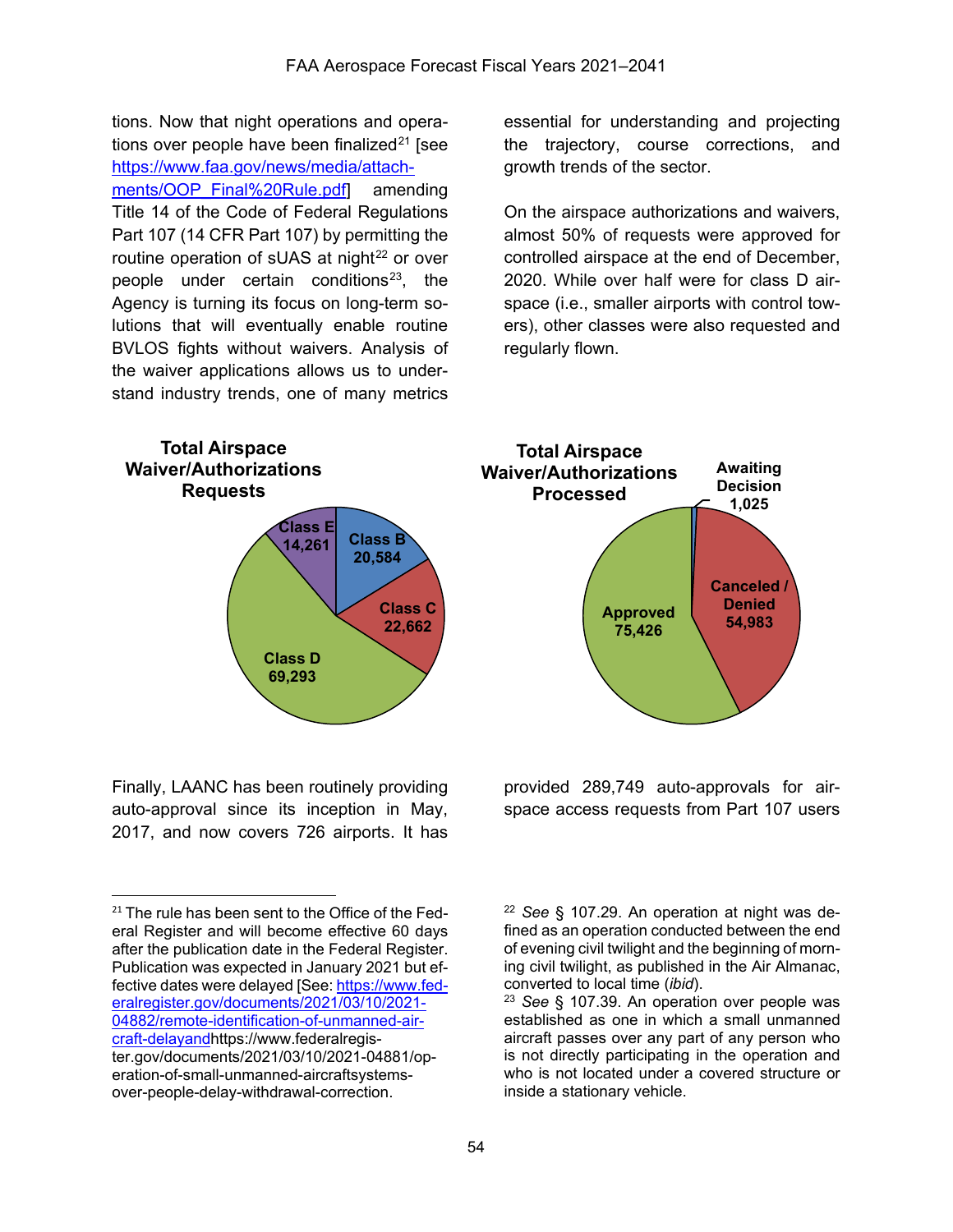and 141,123 requests from recreational operators as defined by 49 U.S.C. §44809<sup>24</sup>. Approvals thus total over 430,000 (see below); over 200,000 more since this time last year, while sending almost 58,000 requests for further coordination. LAANC authorizations are facilitated by the use of UAS facility maps (UASFM) [\[https://faa.maps.arcgis.com/apps/webappvi](https://faa.maps.arcgis.com/apps/webappviewer/index.html?id=9c2e4406710048e19806ebf6a06754ad)

[ewer/in-](https://faa.maps.arcgis.com/apps/webappviewer/index.html?id=9c2e4406710048e19806ebf6a06754ad)

[dex.html?id=9c2e4406710048e19806ebf6a](https://faa.maps.arcgis.com/apps/webappviewer/index.html?id=9c2e4406710048e19806ebf6a06754ad) [06754ad\]](https://faa.maps.arcgis.com/apps/webappviewer/index.html?id=9c2e4406710048e19806ebf6a06754ad) that provide maximum allowed altitudes around airports where the FAA may authorize Part 107 UAS operations without additional safety analysis. The UAS facility maps are used to inform requests for Part 107 airspace authorizations and waivers in controlled airspace.



# **LAANC Airspace Requests**

## **Status of Survey**

The FAA is expected to conduct a nationwide survey of UAS operators in the summer of 2021, titled *Survey of UAS Operators*. The survey would ask commercial, recreational, and safety-agency operators in the United States about flight behavior, fleet characteristics, and commercial activities. To achieve this goal, all UAS operators who have registered with the FAA and have a valid email address will be invited to participate in the sur-

vey. The responses to the survey are intended to help the FAA make more informed decisions regarding UAS policy, investment in UAS infrastructure, and public safety in local communities

In general, the survey will ask all operators about flight behavior and their sUAS fleet. Questions about flight behavior include how often they fly their sUAS, the duration of each flight, how high they fly, and which days of

<span id="page-11-0"></span> $\overline{a}$ <sup>24</sup> Strictly for recreational uses [see [https://www.faa.gov/uas/recreational\\_fli](https://www.faa.gov/uas/recreational_fliers/new_changes_recreational_uas/media/44809_authorization.pdf)ers/new changes recreational uas/me[dia/44809\\_authorization.pdf\]](https://www.faa.gov/uas/recreational_fliers/new_changes_recreational_uas/media/44809_authorization.pdf).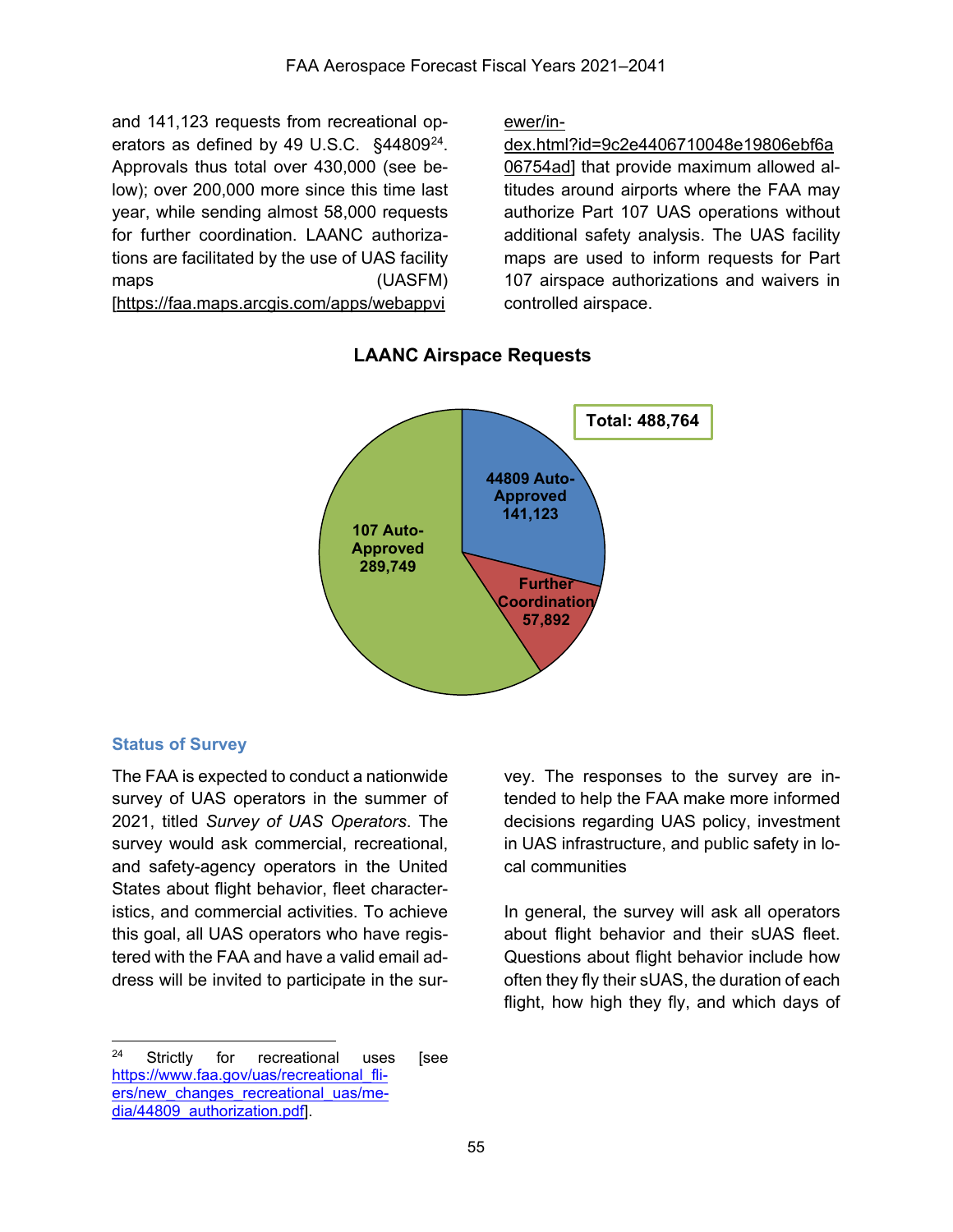the week and months of the year they are the most active. The questions about operators' sUAS fleets includes propulsion type, weight of aircraft, and number of aircraft. The survey responses will allow the FAA to develop models of sUAS activity in the NAS, which should inform both policy and investment.

In addition to the general flight and fleet questions, two additional sections are included for respondents who self-identify as commercial or safety-agency operators. The commercial operator's section asks questions about industry of operation and intentions to apply for waivers. The safety-agency operator's section asks questions about intra-agency cooperation and training activities.

The new information collect request (ICR) for the survey is in the final stages of approval from the Office of Management and Budget (OMB). Both the 60-day notice and comment [\(www.regulations.gov/document?D=FAA-](http://www.regulations.gov/document?D=FAA-2020-0488-0001)[2020-0488-0001\)](http://www.regulations.gov/document?D=FAA-2020-0488-0001) and the 30-day notice and

comment [\(www.regulations.gov/docu](http://www.regulations.gov/document?D=FAA-2020-0488-0003)[ment?D=FAA-2020-0488-0003\)](http://www.regulations.gov/document?D=FAA-2020-0488-0003) have been completed. In addition, the ICR has received approvals from both the FAA's Paperwork Reduction Act (PRA) office and the Office of the Secretary of Transportation (OST). The FAA expects OMB approval before the summer of 2021.

Once the ICR is approved, the FAA will initiate an awareness campaign for the survey. The awareness campaign will include emails to operators registered with the FAA and social media posts through FAA social media accounts.

In addition, a webpage with information about the upcoming survey will be published on the FAA website.

After the survey closing, the responses to the survey will be compiled and appropriately weighted. The statistics developed from the survey will be published in the Aerospace Forecast, like in the past, the year after the survey has been completed. We expect to publish those results in the near future.

# **Remote Pilot Forecast**

An important final metric in commercial sUAS is the trend in remote pilot (RP) certifications. RPs are used primarily to facilitate commercial sUAS flights. As of December 2020, approximately 206,347 RP certifications have been issued<sup>25</sup>, an increase of around 47,000 from the same time last year.

Part 107 certifications require completing a multi-step process beginning with obtaining an FAA tracking number via the creation of an Integrated Airman Certification and Rating Application (IACRA) profile prior to registering for a knowledge test. Following this initial step, scheduling and passing the initial aeronautical knowledge test at a Knowledge Testing Center is required. Provided that one has passed this test, the applicant is required to fill out FAA Form 8710-13 in IACRA. A confirmation email is sent when an applicant

<span id="page-12-0"></span> $\overline{a}$ <sup>25</sup> In our accounting of RPs, we take pilots who passed the initial knowledge test (or Part 107)

plus current manned pilots who took online training in lieu of the knowledge test (or Part 61).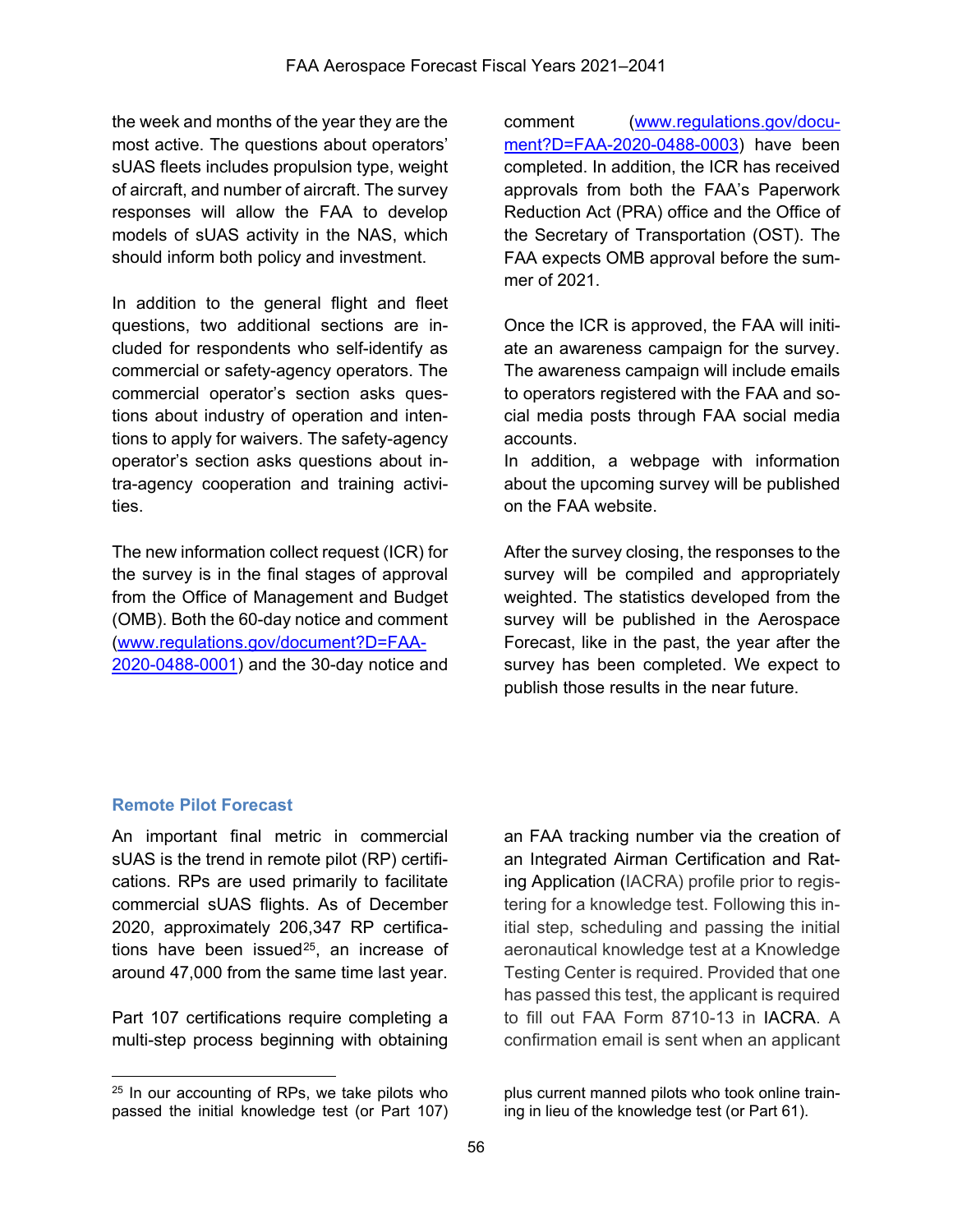has completed the necessary TSA security background check. This email contains instructions for printing a copy of the temporary remote pilot certificate from IACRA. A permanent remote pilot certificate is sent via mail once all other FAA-internal processing is complete. A RP certificate is valid for two years, and certificate holders must pass a recurrent knowledge test every two years at a Knowledge Testing Center. It is required that RPs carry their certificate whenever flying a sUAS.

Certifications for Part 61 operators, on the other hand, require that an applicant must hold a pilot certificate issued under 14 CFR Part 61, and must have completed a flight review within the previous 24 months. Since Part 61 airmen already have IACRA profiles established, they are required to complete, like part 107 operators, FAA Form 8710-13 in IACRA. Upon completion of this form, proof of current flight review, and proof of online course completion, part 61 operators

are required to meet with FAA representatives at the FAA Flight Standards District Office (FSDO), or with an FAA-designated pilot examiner (DPE), or an airman certification representative (ACR) or an FAA-certificated flight instructor (CFI) who issues the RP certificate to the Part 61 operator. Like their Part 107 counterparts, certificates for Part 61 operators are valid for 2 years and require renewal. (See [https://www.faa.gov/uas/com](https://www.faa.gov/uas/commercial_operators/become_a_drone_pilot/)mercial operators/become a drone pilot/ for more details).

Following the process above, the FAA classifies RPs into two categories:

- those who do not hold any pilot certificate other than the Part 107, or Remote Pilot only; and
- those who hold a Part 61 certificate and a Part 107 certificate, or Part 61 and Remote Pilot.

The chart below provides a distribution of these two types of RPs who presently have certificates.



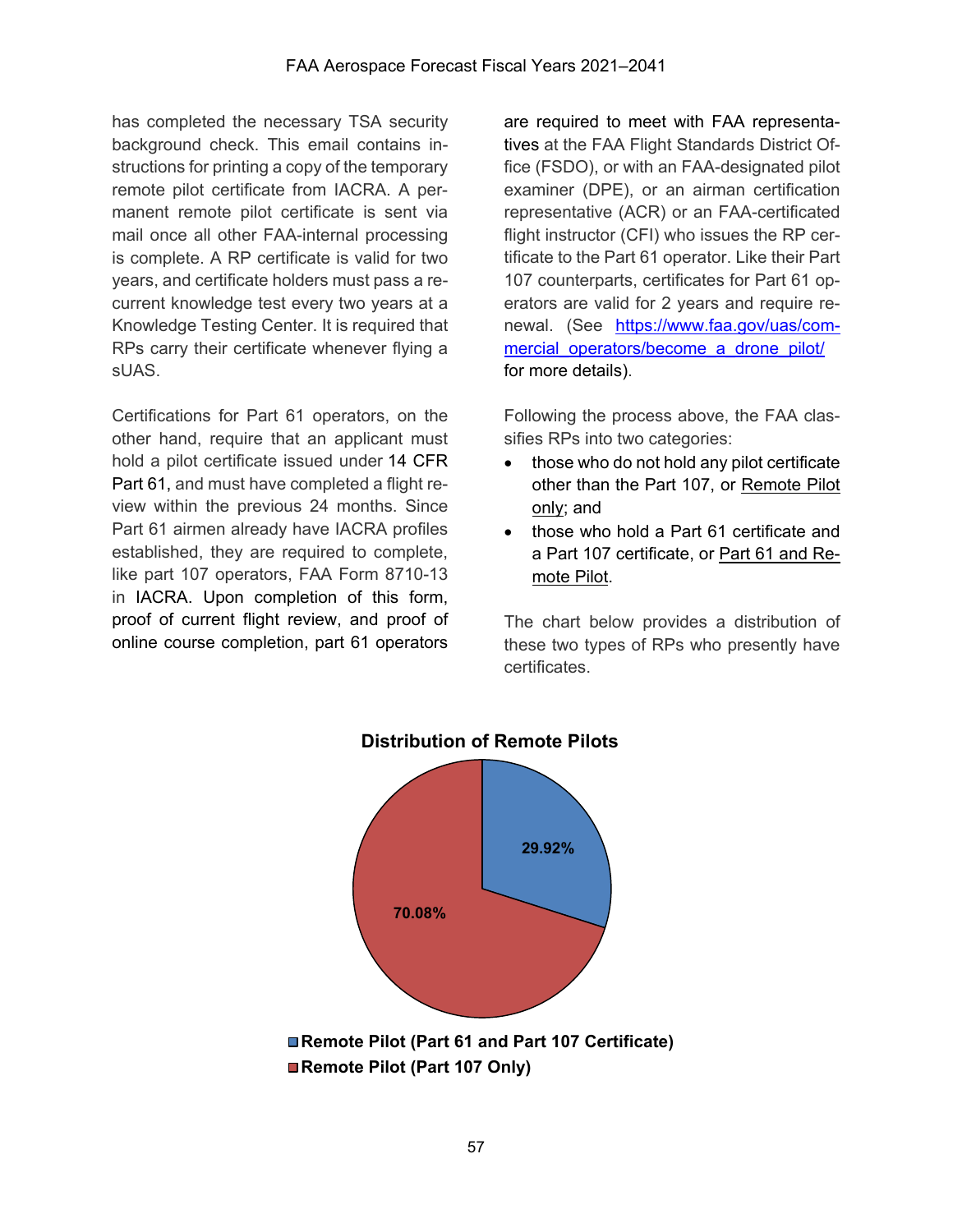Over 70% of the RPs are part 107 RPs only. Over 90% of those who took the exam passed and obtained RP certification. A cumulative density distribution of remote pilots

by zip code in 2020 is provided in the map below.



The RP forecasts presented below are based on three primary data sources: (a) trends in total RPs; (b) renewal trends; and (c) trends in commercial sUAS registration and forecasts of fleet. Given the trends in registration and our forecast of the commercial UAS fleet, the FAA assumes that one pilot is likely to handle 2.38 units of commercial sUAS aircraft, same as last year.

Using these assumptions and combined with the base scenario of the commercial sUAS forecast, we project RPs in the graph below. Last year, the FAA projected RPs to be around 213,200 by the end of 2020. Actual registrations came to be 206,347 or falling short of 3.21% from the projection last year.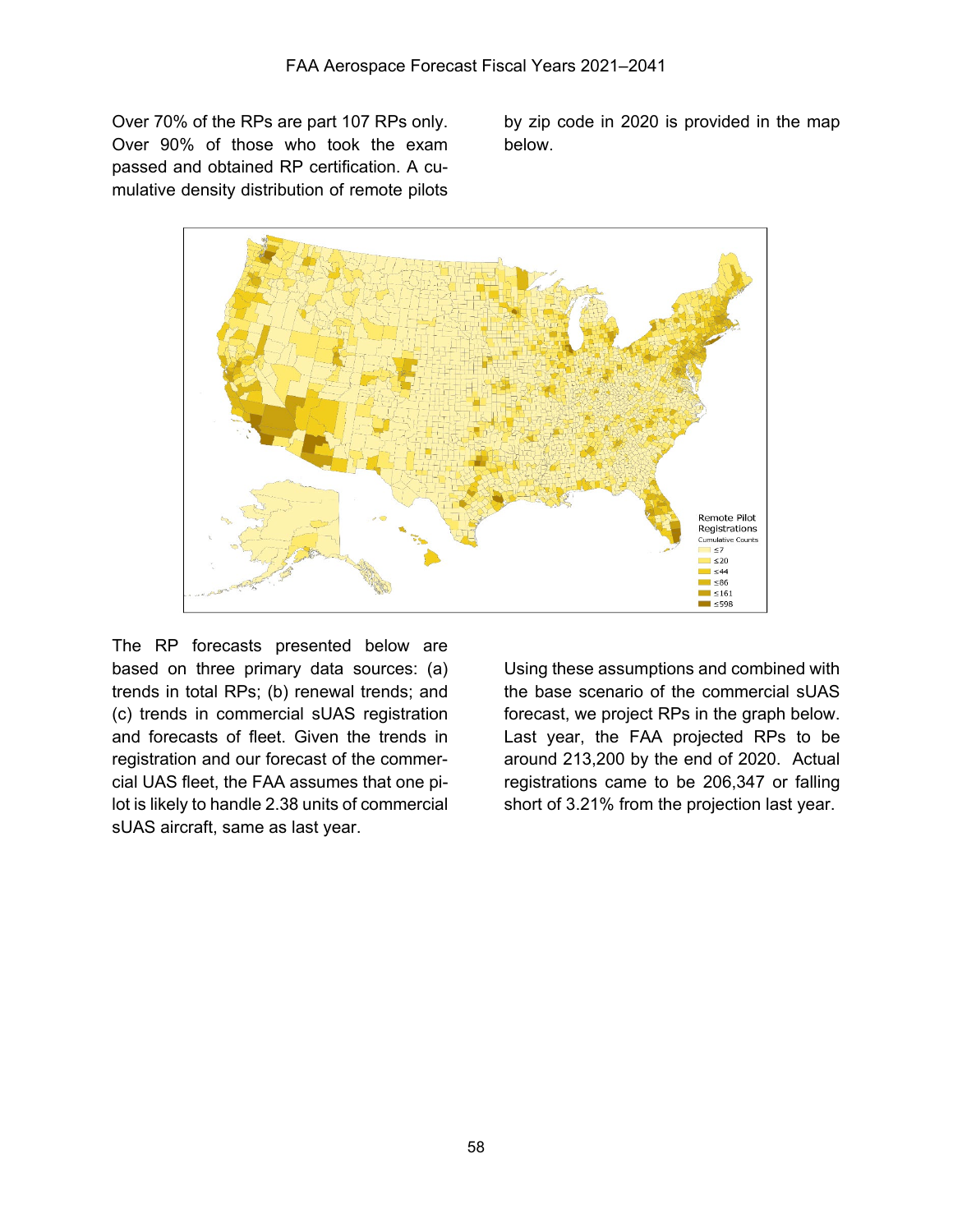

Given the actual numbers at the end of 2020, RPs are set to experience tremendous growth following the growth trends of the commercial sUAS sector. Starting from the base of 206,347 RPs in 2020, commercial activities may require almost 350,000 RPs in 5 years, a 1.7-fold increase, providing tremendous opportunities for growth in employment associated with commercial activities of sUAS. Potential for RPs may enhance even more if larger UAS are used in commercial activities and advanced air mobility (AAM) becomes a reality in the near future.

#### **COVID-19 and Its Impact on sUAS**

Before we turn our attention onto areas of further expansion of sUAS, the chart below summarizes how COVID-19 may have impacted three areas of registration. During the prolonged shut-down (i.e., March-Dec, 2020) of numerous parts of the economy, we notice that commercial facets of sUAS, i.e., Part 107 and RP registrations, were impacted negatively.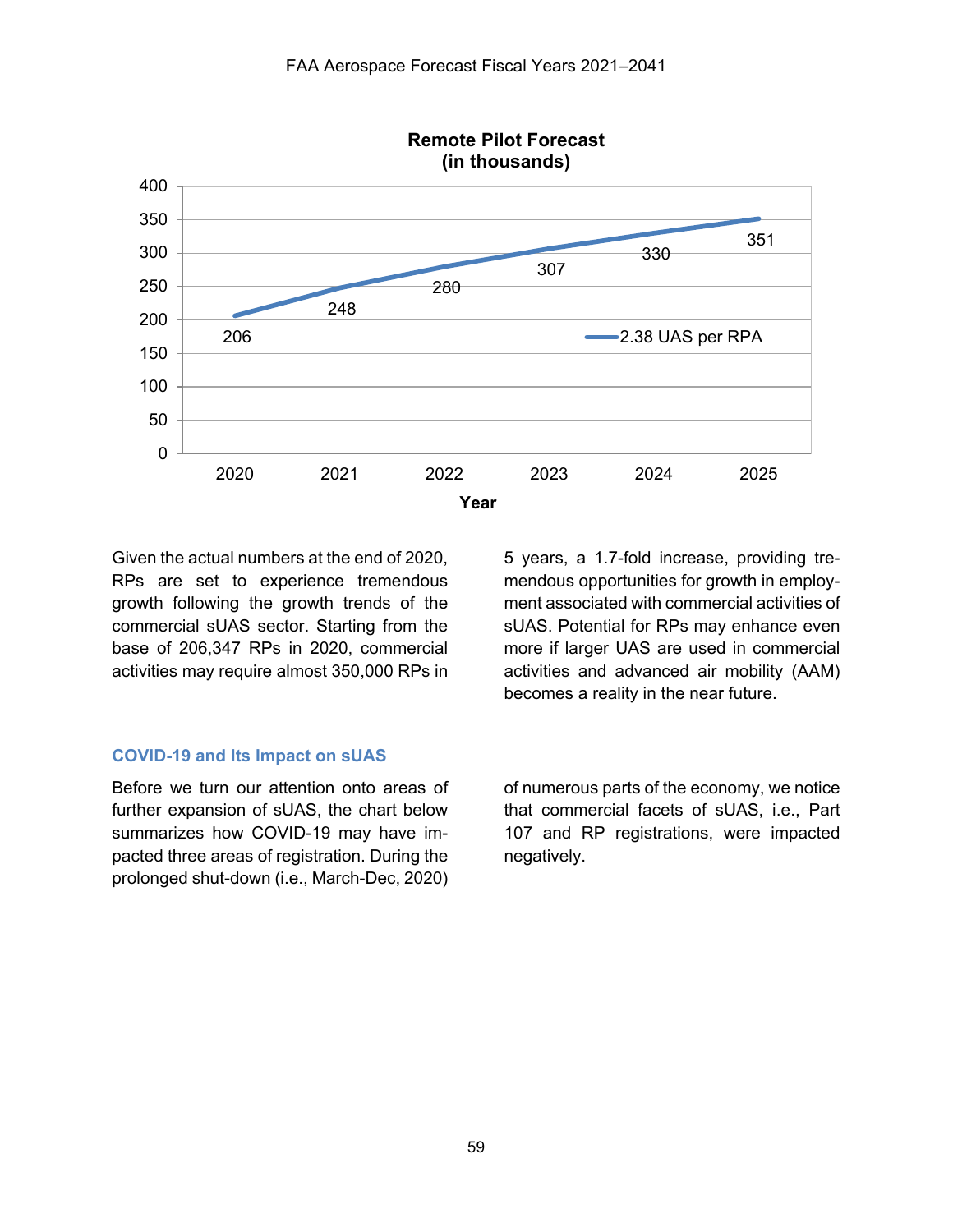

#### **Trends in Registrations: March 2nd - December 28th (2020 versus 2019)**

Recreational Registrations  $\blacksquare$  Part 107 Registrations  $\blacksquare$  Remote Pilot Registrations

As evident, Part 107 registrations dropped by over 18% during this long period of partial shut-down in 2020 in comparison to the year before. RP registrations, on the other hand, dropped by around 5%. Interestingly, the registrations of recreational users went up by almost 33% during this past year in comparison to the year before. While it is quite possible that these drops/increases were led by sectoral progression, we believe that at least parts of the observed drops/increase were

#### **Effective/Active Fleet via Renewal**

sUAS are registered for 3 years [see [https://www.faa.gov/uas/getting\\_started/reg](https://www.faa.gov/uas/getting_started/register_drone/)[ister\\_drone/\]](https://www.faa.gov/uas/getting_started/register_drone/) while RP certifications are valid for 2 [se[ehttps://www.faa.gov/uas/commer](https://www.faa.gov/uas/commercial_operators/become_a_drone_pilot/)cial operators/become a drone pilot/]. As noted earlier, rules adopted by the FAA in the matter of registration and marking requirements for sUAS aircraft [see FAA-2015- 7396; published on December 16, 2015] were vacated by the United States Court of Appeals for the District of Columbia Circuit in *Taylor v. Huerta* [No. 15-1495; decided on May 19, 2017]. However, Section 1092(d) of the NDAA for Fiscal Year 2018 (Pub. L. 115caused primarily by COVID-19. As the economy slowed down considerably, use of commercial sUAS and correspondingly the use of RPs, may have dropped as a result. On the other hand, economic slowdown may have afforded more time to people working from home; consequently, leading to increased experiment of recreational uses of sUAS thus causing higher registration in this past year in comparison to the year before.

91), signed by the President on December 12, 2017, overruled the decision in *Taylor v. Huerta* and reestablished FAA's authority over registration. The FAA elected to extend the registration period, for all drones registered prior to December 12, 2017, for three years. Thus, December 12, 2020 marked the first effective renewal date for both recreational and Part 107 registrations. As a result of this sequence of events, approximately 800,000 sUAS registrations were due for renewal in December 2020.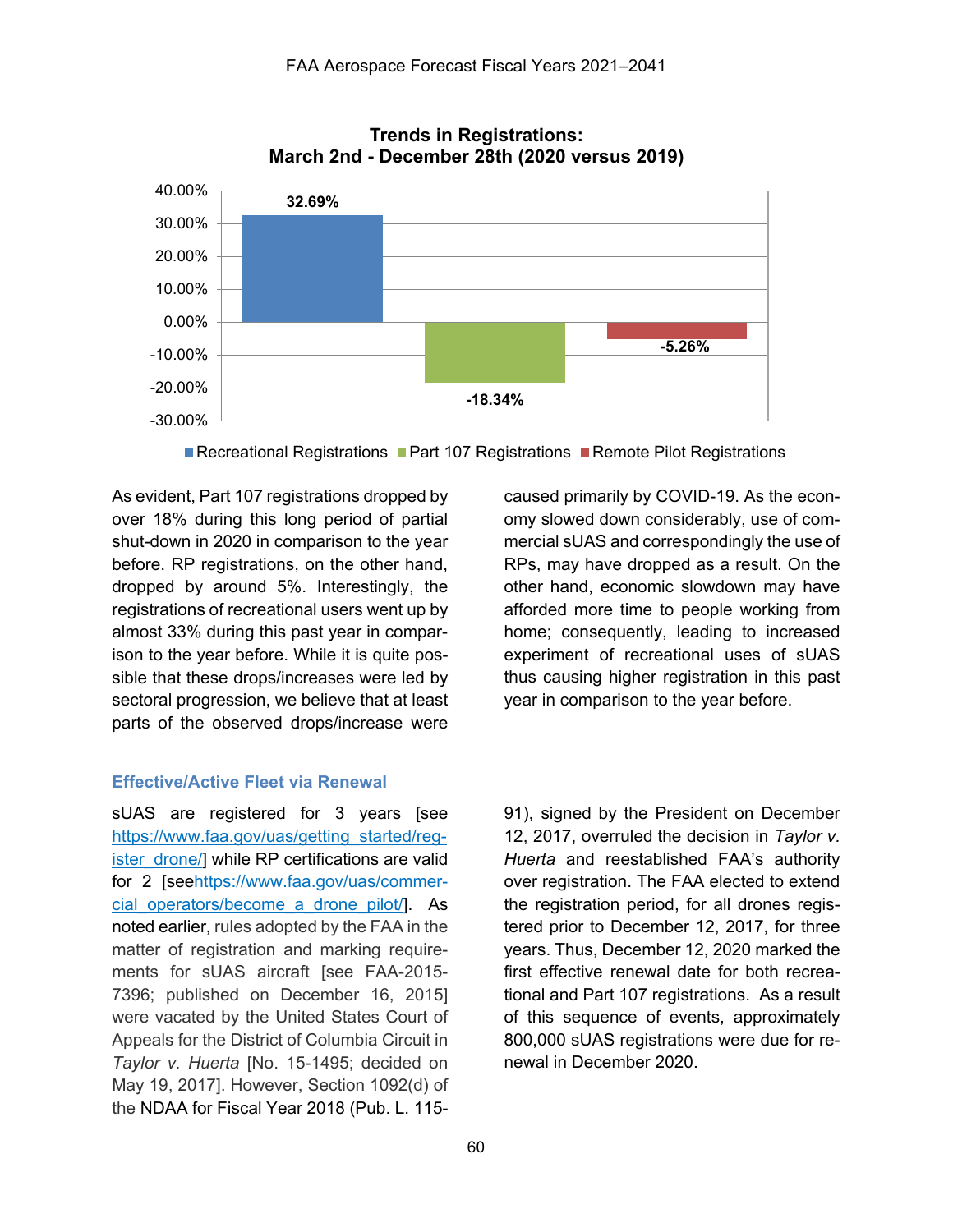The beginning of the registration renewal affords the FAA an opportunity to review the data, i.e., duplicates and unnecessary registrations removed, and make the registration database cleaner and more compact. Following this process, a preliminary examination of the data reveals that renewal of registrations appears to be slower perhaps due to inertia, an informational awareness gap, confusion about registration duration, and/or

lack of operational opportunities. This is particularly true for recreational registrations. For example, a comparison of the latest period for which preliminary data is available against the earlier periods, i.e., December 13-February 10 for 2019-2021, show renewal and data clean-up led to a significant decline, over 60% (or over 721,000) in cumulative recreational registration trends.



**Recreational: Pre- and Post-Renewal Cumulative Registration (Counts / Day)**

This decline occurs due to renewal/data and validation starting on December 13, 2020. Average daily registrations, taking into account renewal, for the latest period shows a decline of 11,934 compared to over 300 daily registrations in the two years prior during the same periods (see the figure above). Further

examination will occur during the upcoming year.

Part 107 renewal trends, on the other hand, leading to restating of registrations show similar trends but declines are much less prolific compared to its recreational counterpart.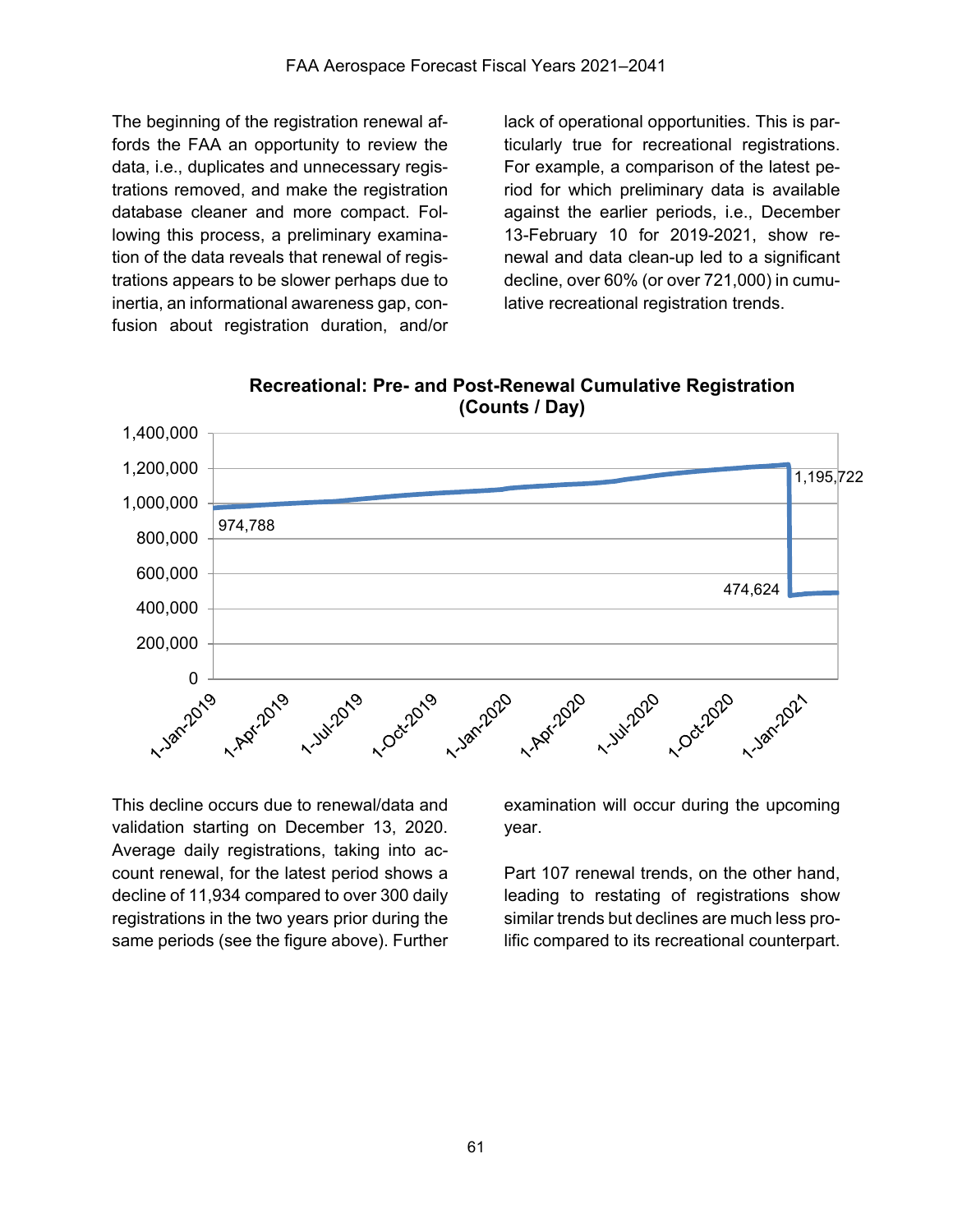

**Part 107: Pre- and Post-Renewal Cumulative Registration (Counts / Day)**

Average daily registrations taking into account renewals dropped to -248, as opposed to earlier positive numbers, during the same periods of Dec. 13 – February 10 in different years since the registry began. Renewal/data clean up beginning on December 13, 2020 led to a reduction of over 14,600 from the cumulative registration counts by February 10 this year. We do not observe similar trends in RP registrations following renewals.

Given the uncertainty underlying these numbers (e.g., effect of undecideds/late decision by registrants to renew, role of registrations initiated by third -party services), this opens up a great need for communications about the registration renewal requirement, which the Agency already initiated. Furthermore, FAA's decision to defer the registration renewal process for 800,000 registrants, collected over approximately a year and a half period, created a unique data anomaly with regard to the renewal process. This data anomaly may be further skewed by confusion about registration requirements and

practices of third-party registration services that occurred during this period. Now that registration is expiring on a routine basis, FAA will begin to monitor this data point carefully.

While removal of registrations that have been entered in error may reduce the total number of registrations, it is likely that renewals by late deciders may significantly alter cumulative numbers and upward. As noted earlier, the Agency uses registration as the primary basis for forecasting. Upon careful review of these data, which appear to be transitory, we decided not to use these changes in data to drive forecast for this year. We are examining these numbers carefully and will report the renewal-driven registrations and forecasts based on the stabilized numbers in the near future. For this year, we continue reporting registration trends prior to Dec. 12 and extrapolated data for forecasts (see fn. #s 2 and 5). Provided that this slow pace is indeed due to inertia, and not due to changed opportunities or lost interests, renewal trends may have significant impact on effective fleet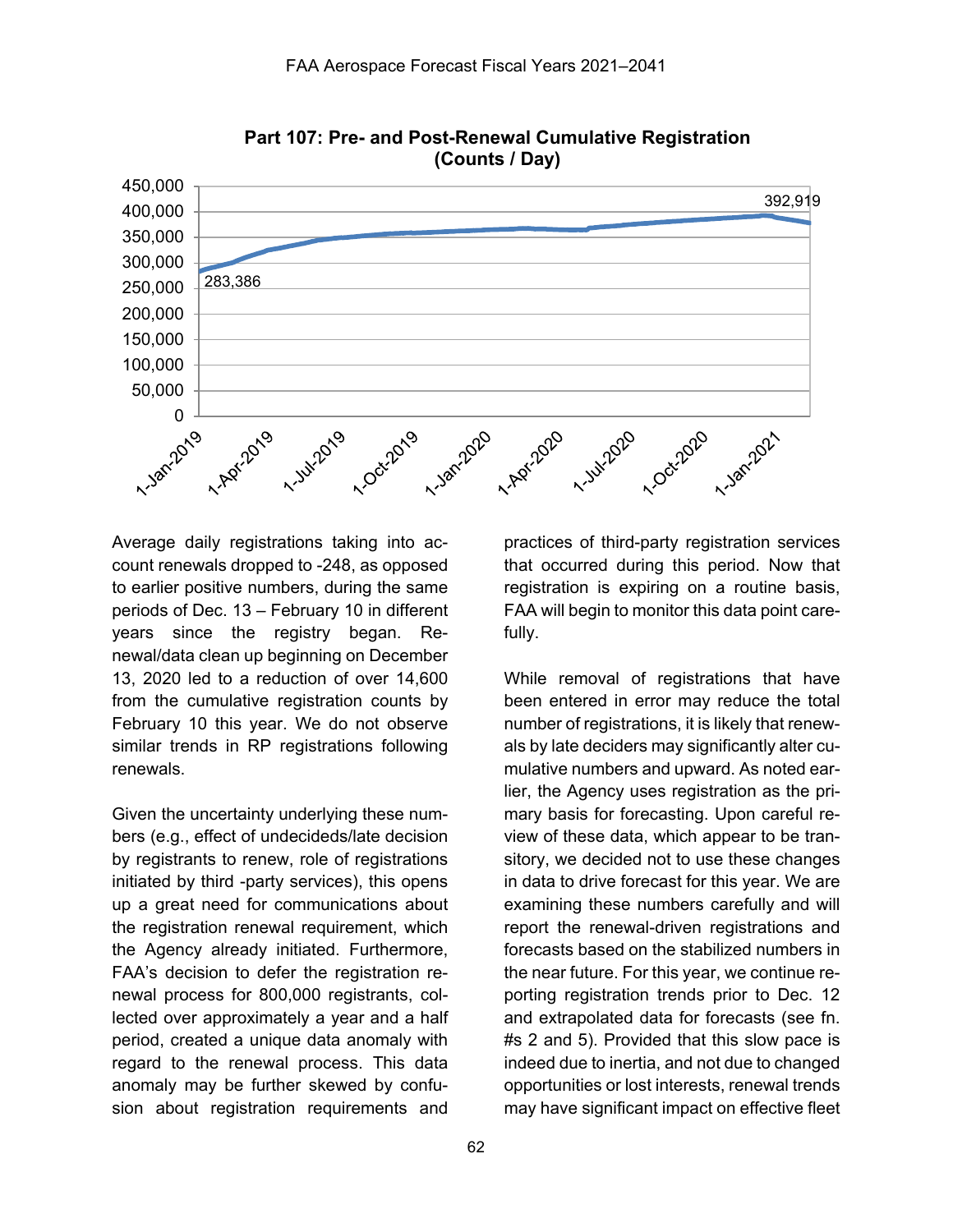in the NAS and thus remaining integration challenges and opportunities.

## **IPP to BEYOND**

One such integration challenge was addressed under the Unmanned Aircraft System (UAS) Integration Pilot Program (IPP). Beginning in 2017, the IPP brought state, local, and tribal governments together with private sector entities, such as UAS operators or manufacturers, to test and evaluate the integration of civil and public drone operations into the NAS. The IPP program [see [https://www.faa.gov/uas/programs\\_partner](https://www.faa.gov/uas/programs_partnerships/integration_pilot_program/)[ships/integration\\_pilot\\_program/](https://www.faa.gov/uas/programs_partnerships/integration_pilot_program/) for more details] concluded on October 25, 2020. The FAA launched a new program called BE-YOND to continue working on specific challenges of UAS integration:

• Beyond Visual Line of Sight (BVLOS) operations that are repeatable, scalable

#### **sUAS use by Public Entities**

Public safety agencies' use of sUAS has grown over time and will continue to grow. Public safety agencies' roles in the United States include law enforcement, firefighting and response to natural disasters, and emergency medical services. Additionally, these agencies are at different levels of government: federal, state, and local including tribal and territorial. Examples include the Department of the Interior monitoring wildlife with

and economically viable with specific emphasis on infrastructure inspection, public operations and small package delivery;

- Leveraging industry operations to better analyze and quantify the societal and economic benefits of UAS operations; and
- Focusing on community engagement efforts to collect, analyze and address community concerns.

BEYOND started on October 26, 2020 to continue the partnerships with eight of the original nine IPP participants. [see [https://www.faa.gov/uas/programs\\_partner](https://www.faa.gov/uas/programs_partnerships/beyond/)[ships/beyond/](https://www.faa.gov/uas/programs_partnerships/beyond/) for more details].

sUAS; California Fire using sUAS for firefighting operations; and local police departments using them for search and rescue in missing person instances. Figure below shows the historical growth of sUAS. By midyear 2020, 2,399 public safety agencies had an active fleet size of 10,156 based on FAA Part 107 registrations [see Figure below].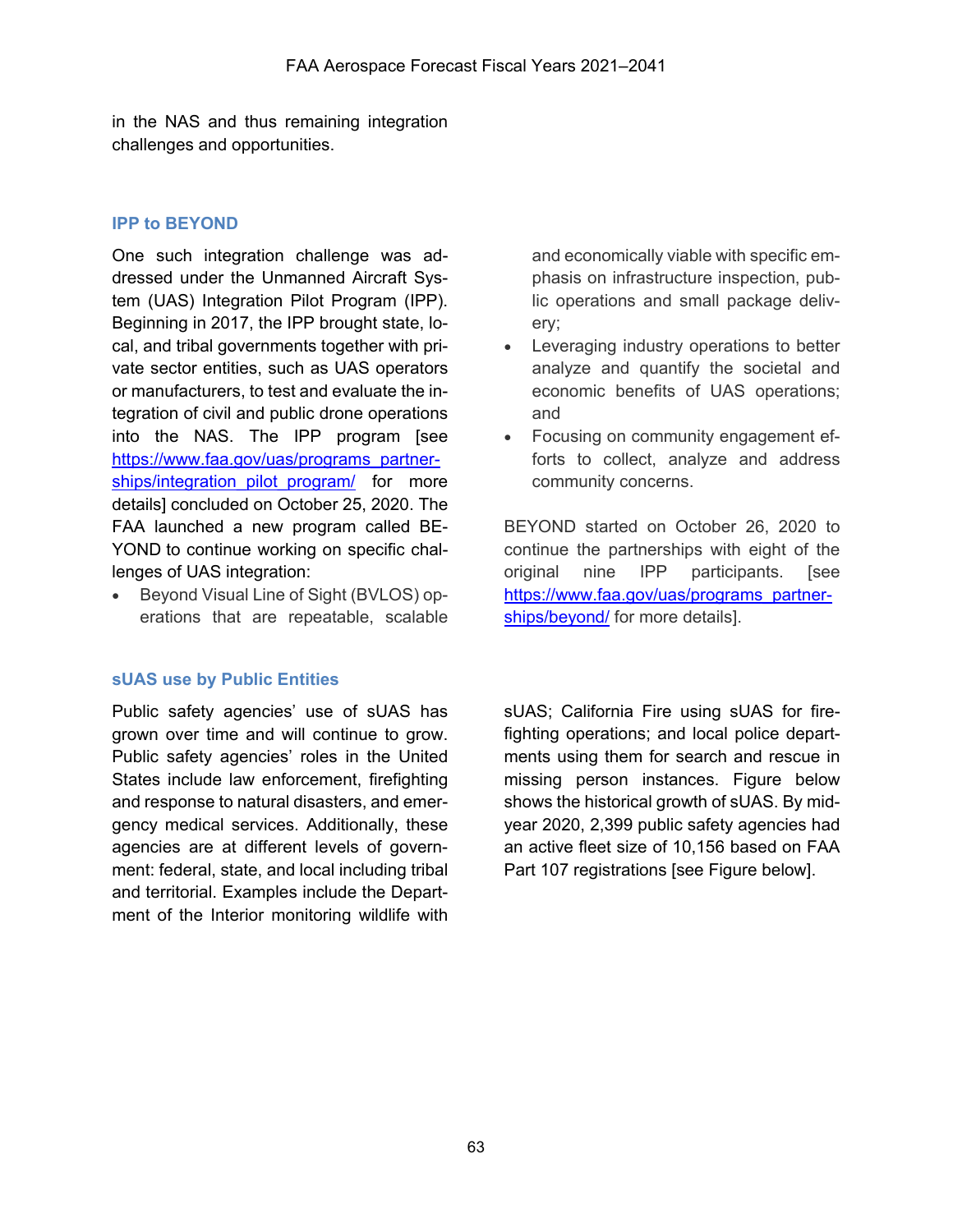

**Total UAS Registered by Public Safety Agencies**

Future growth of public safety agencies' sUAS fleet size will continue to be strong. Table below outlines the different growth paths for the next five years. The expectation is that the sUAS fleet size will be over 30,000 by 2025. This reflects a compound annual growth rate of 24 percent. The strength of growth will depend on multiple factors. One factor is changes in FAA regulations for

sUAS, such as allowing tactical beyond visual line of sight. Another factor is budgetary constraints at local and state levels of government. These factors have the possibility of increasing or decreasing the growth of sUAS adoption from public safety agencies as shown in Table below with High and Low forecasts.

|                                                                                                       | <b>Fiscal Year</b> | Low    | Middle | High   |  |
|-------------------------------------------------------------------------------------------------------|--------------------|--------|--------|--------|--|
| Forecast                                                                                              |                    |        |        |        |  |
|                                                                                                       | 2021               | 11,733 | 14,127 | 15,604 |  |
|                                                                                                       | 2022               | 13,022 | 18,098 | 21,313 |  |
|                                                                                                       | 2023               | 14,112 | 22,069 | 27,497 |  |
|                                                                                                       | 2024               | 15,056 | 26,040 | 34,106 |  |
|                                                                                                       | 2025               | 15,888 | 30,011 | 41,102 |  |
| CAGR <sup>*</sup>                                                                                     |                    | 9%     | 24%    | 32%    |  |
| Note: Based on extrapolation of registrations of Part 107 UAS by public<br>safety agencies 2018-2020. |                    |        |        |        |  |
| *Compound Annual Growth Rate                                                                          |                    |        |        |        |  |
|                                                                                                       |                    |        |        |        |  |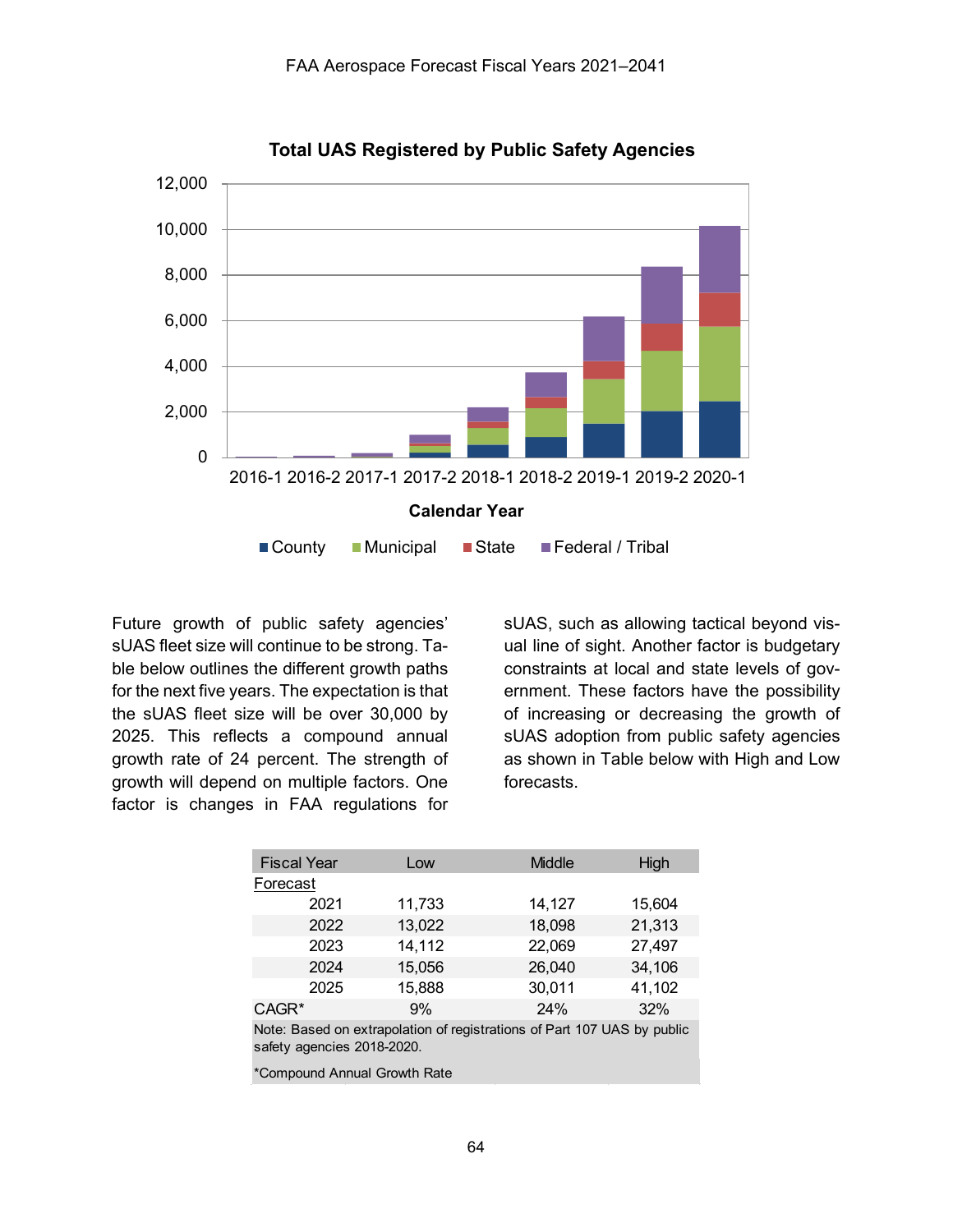# **Large UAS**

UAS weighing 55 pounds or greater cannot be operated under part 107 or as recreational unmanned aircraft. These larger UAS (lUAS) must be registered using the existing aircraft registration process and operated with an exemption under the Special Authority for Certain Unmanned Systems (49 U.S.C. §44807) or a public aircraft operator (PAO) certification. At present, many of these aircraft fly within the NAS by federal agencies including the Departments of Defense (DoD), Homeland Security (DHS), Interior (DOI), Energy (DOE), and Agriculture, as well as NASA, state governments, local governments, and academia. However, commercial operators are on the rise, many of which are operating agricultural lUAS. In order to calculate active lUAS in the NAS, we employ multitudes of data from various sources: the COA Online system and its successor CAPS or COA Application Processing System; MITRE's Threaded Track infusing data from different sources, FAA's Performance Data Analysis, FAA's Aircraft Registry and Reporting Systems or PDARS; and Notices to Airmen (NOTAM).

Combining these data sources, the FAA estimates that 195 lUAS are operating in 2020, with the bulk of these aircraft operated by the DoD and other government agencies. However, these estimates are likely the lower bound since a growing number of agricultural lUAS are operating in close proximity to the ground (i.e., likely below 400ft AGL) and are not captured by this data. These agricultural lUAS are likely to grow rapidly over the next 5 years but will have very little effect on air traffic in the NAS given their locations away from busy manned air traffic and low altitude.

lUAS operated by military and civilian agencies in the NAS are expected to grow at a steady pace over the next 5 years. DoD is expected to remain the largest operator of lUAS in airspace above 400ft AGL over the forecast.

However, commercial operators are expected to overtake government operators as a whole over the next 5 years. As the industry for agricultural UAS matures, farmers are expected to switch from manual or manned aircraft spraying to lUAS for their specialty crops. This switch should drastically increase the number of lUAS operated for commercial reasons, but unlike the lUAS operated by the government, these lUAS are operating well below 400ft AGL.

In 2020, 14 exemptions were granted by the FAA for commercial UAS with weights above 55lbs while 21 exemptions expired. There are approximately 30 active exemptions to operate a lUAS. One-third of the active exemptions are for agricultural uses, mostly with UAS weighting above 55lbs. The exemptions for agricultural spraying is likely to increase as the technology and the industry matures.

The unmanned aircraft over 55lbs registered in the public aircraft registry has increased by 63 percent, from 322 at the end of 2019 to 510 at the end of 2020. Three hundred and nine lUAS registered or renewed in 2020, up 21 percent from 2019. However, the delisted and expired registration almost tripled in 2020 from 47 deregistration in 2019 to 121 deregistration in 2020. Around 10 percent of the lUAS registered are directly connected to agricultural uses.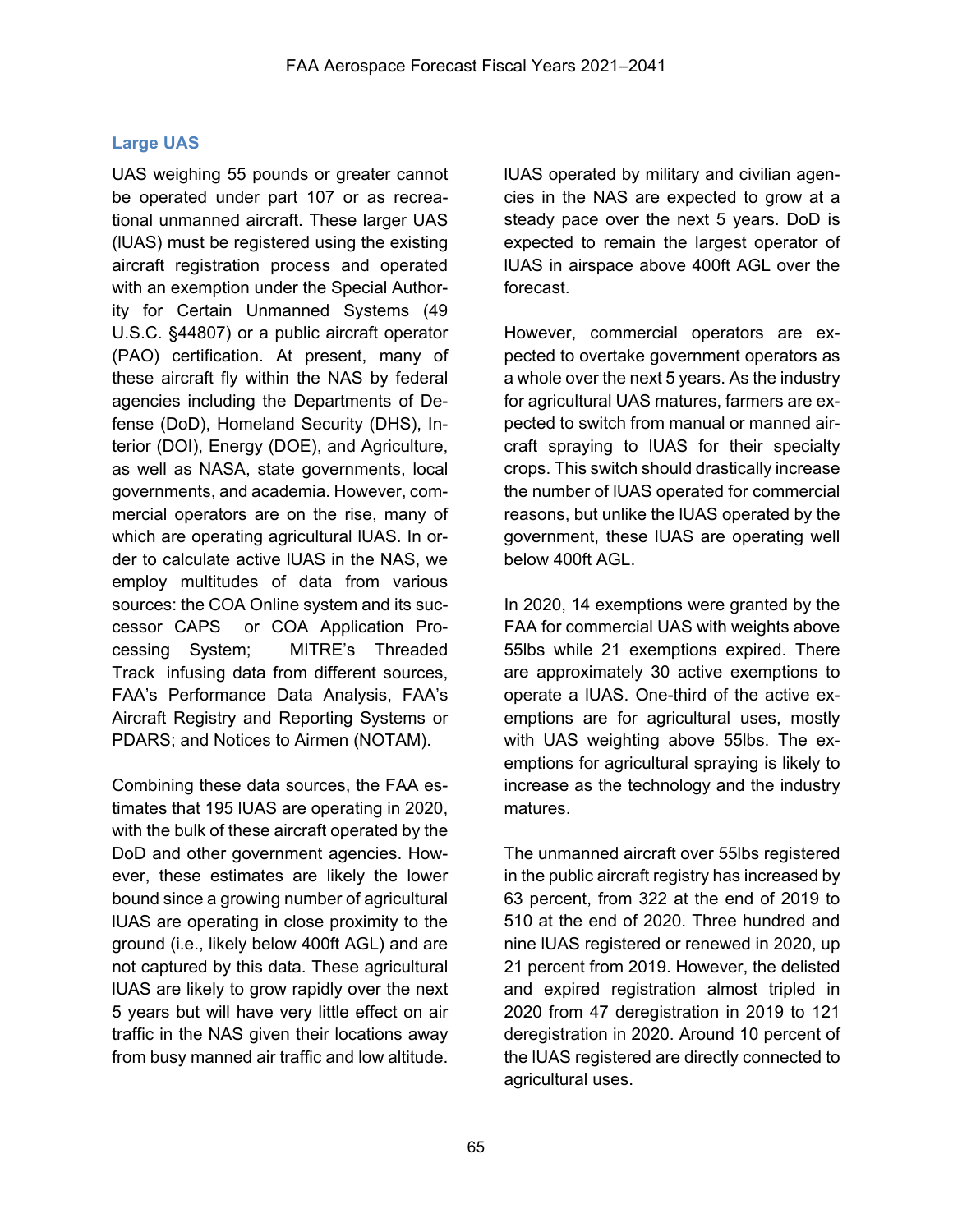Although 510 lUAS are registered in the public aircraft registry, only a portion of these aircraft are currently operating commercially. A sizable portion of the lUAS operators are not operating their aircraft in the NAS due to safety or regulatory concerns or only operating close to the ground. As such, the number

of registered lUAS which are likely to come in contact with ATC is small. The forecast for the lUAS is only for aircraft operating in airspace where contact with other lUAS or manned aircraft is possible.

| Year              | <b>Active L-UAS</b> | Number of Flights |
|-------------------|---------------------|-------------------|
| <b>Historical</b> |                     |                   |
| 2016              | 172                 | 6,785             |
| 2017              | 159                 | 7,066             |
| 2018              | 172                 | 7,223             |
| 2019              | 206                 | 6,914             |
| 2020              | 255                 | 7,144             |
|                   |                     |                   |
| Forecast          |                     |                   |
| 2021              | 284                 | 7,171             |
| 2022              | 304                 | 8,426             |
| 2023              | 318                 | 9,696             |
| 2024              | 329                 | 11,038            |
| 2025              | 339                 | 12,500            |
|                   |                     |                   |

## **Larger UAS (>55 lbs) Forecast - 5 Years**

Combining the baseline from military and civilian agencies and projections of commercial exemptions from the FAA, lUAS are estimated to increase from 209 in 2019 to 255 in 2020, and are expected to increase by 29 aircraft in 2021 due to an acceleration in commercial applications. As commercial and advanced military lUAS are introduced over the next half decade, lUAS are projected to increase to 339 aircraft by 2025. The flattening

of the forecast from previous years is partially due to the sunset of UAS exemptions under 49 U.S.C. §44807 in September of 2023, which is expected to reduce the fleet of lUAS after 2024, and partially due to the economic impact from Covid-19, which has drastically reduced the utilization of these aircraft.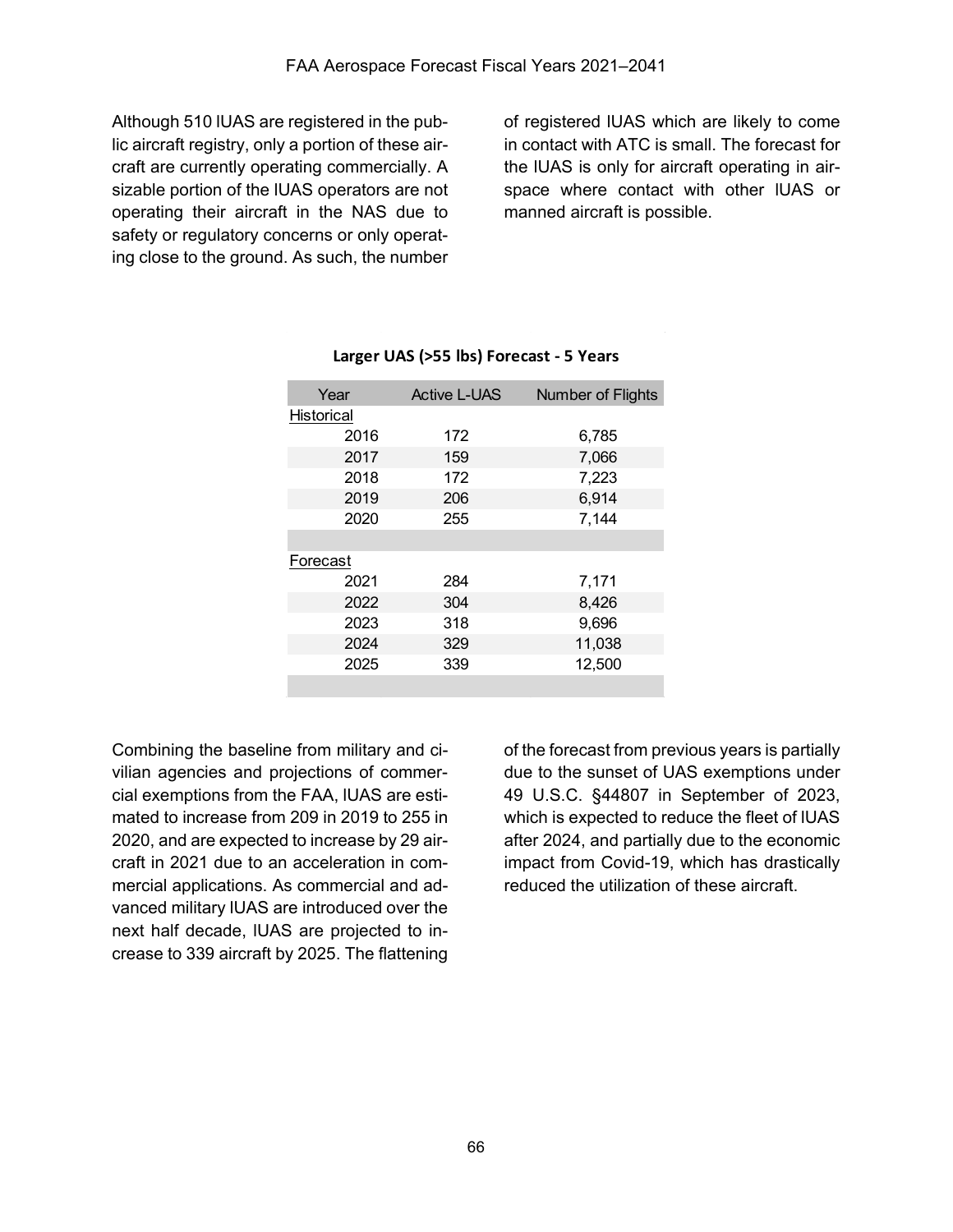

Despite 49 additional aircraft detected operating in the NAS in 2020, only 230 additional flights were observed. This suggests that the utilization of each lUAS had decreased since the beginning of the Covid-19 pandemic recession. Even though the lUAS fleet is expected to increase in 2021, lower utilization of each aircraft is expected to keep flights relatively unchanged. As economic activity recovers and planned lUAS accusation are fulfilled, flights are expected to grow rapidly, despite fewer new lUAS. As such, the number of lUAS flights are expected to increase from the estimated 7,144 in 2020 to 12,500 by 2025, even as the growth of the lUAS fleet stabilizes.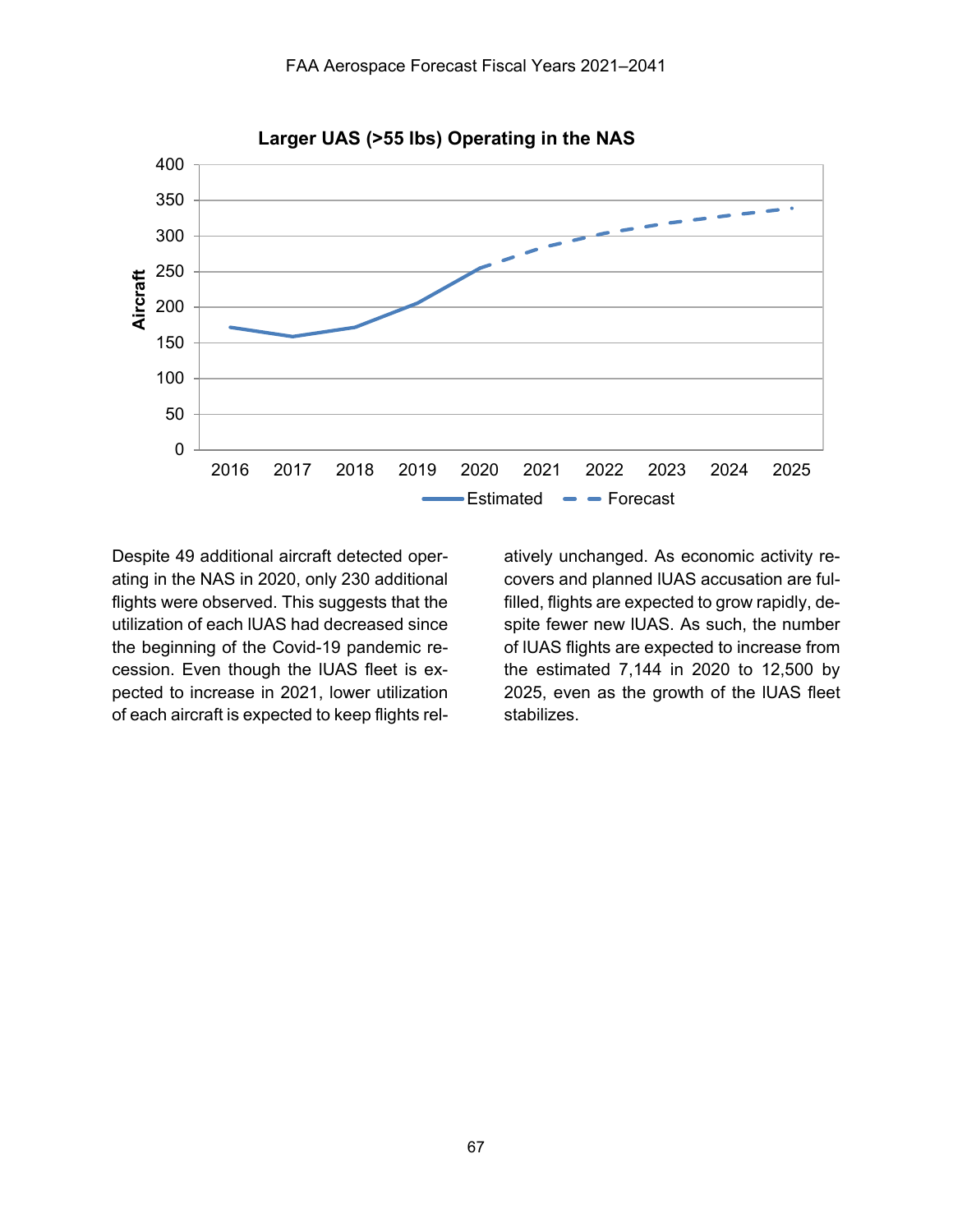

**Flights of Larger UAS (>55 lbs) Operating in the NAS**

## **Advanced Air Mobility**

 $\overline{a}$ 

In September 2017, NASA launched a market study for a segment crossing over some functions of UAS discussed above. This segment of autonomous vehicles broadly called Advanced Air Mobility[26](#page-24-0) (or AAM) is defined as "a safe and efficient system for air passenger and cargo transportation, inclusive of small package delivery and other urban UAS services, which supports a mix of onboard/ground-piloted and increasingly autonomous operations" (See [https://www.nasa.gov/aero/nasa-embraces](https://www.nasa.gov/aero/nasa-embraces-urban-air-mobility)[urban-air-mobility\)](https://www.nasa.gov/aero/nasa-embraces-urban-air-mobility). AAM technology presents considerable opportunities for economic growth over the coming decades. Markets for AAM services, such as delivering packages by drone or larger unmanned cargo or unmanned passenger shuttles or air taxis, have huge potentials both in the United States and globally. For example, package or larger cargo delivery is the AAM service that is most likely to experience economic growth in the next decade. By 2030, for example, package delivery is likely to be profitable at a price point of \$4.20 per delivery with a fleet of 40,000 vehicles completing 500 mil-lion deliveries per year.<sup>[27](#page-24-0)</sup>

<span id="page-24-0"></span> $26$  The community is in the process of deciding on a nomenclature. Only recently, the community-atlarge has moved onto coining earlier-used urban air mobility (UAM) as advanced air mobility (AAM) to broaden its operational scope, technical characteristics, economic opportunities and regulatory framework. Under this broad characterization, UAM is considered a subset of AAM.

<sup>27</sup> Urban Air Mobility (UAM) Market Study, Nov. 2018, NASA. (See [https://www.nasa.gov/uamgc.](https://www.nasa.gov/uamgc))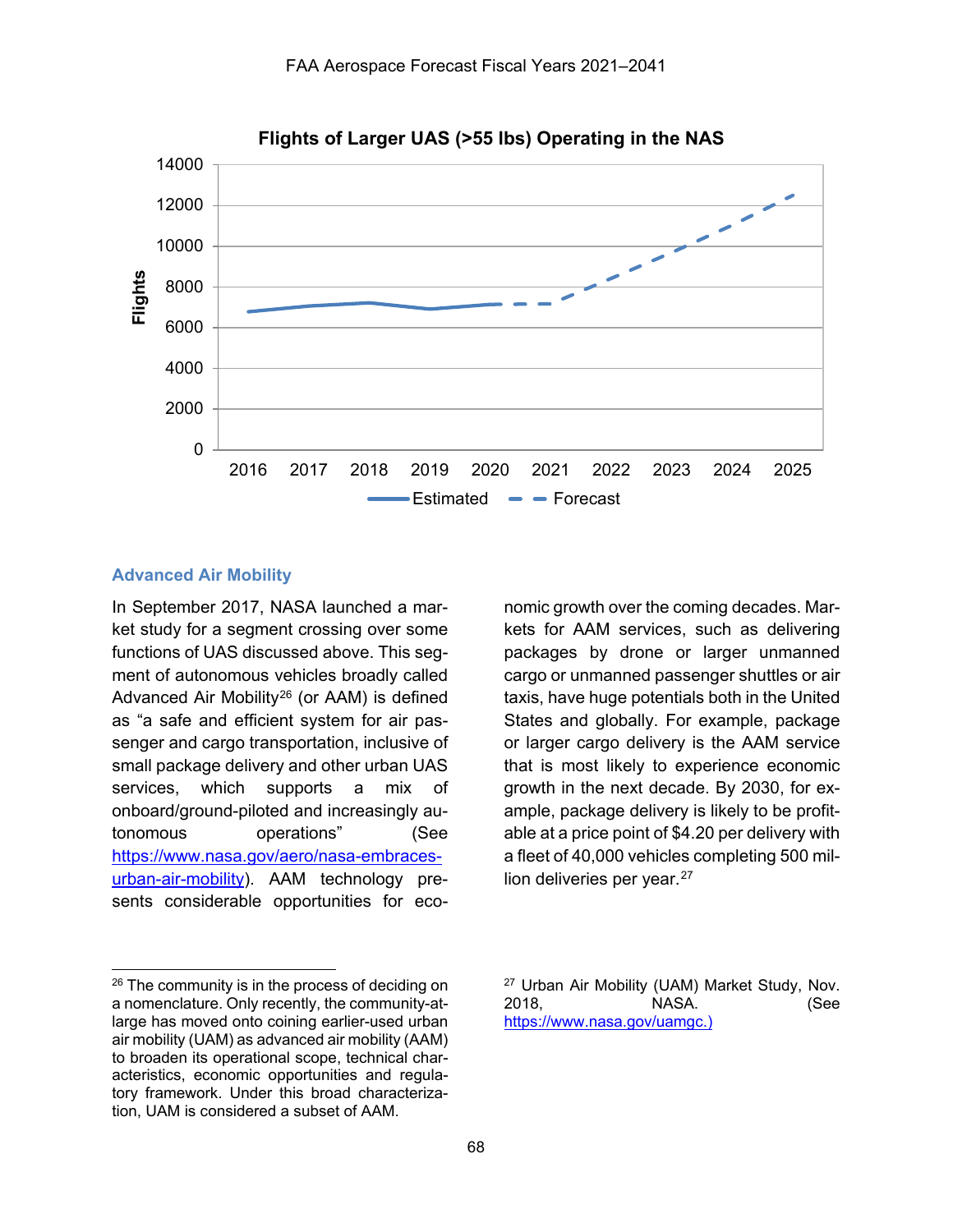Passenger services, on the other hand, promise larger markets for AAM services, but safety challenges and evolving technology leading to market uncertainties may slow the pace of AAM's penetration into this segment of the market. It appears that initial AAM operations will be more likely helicopter operations with pilots onboard leading to some form of automation as vehicles mature. Due to perceived uncertainties, market estimation for the overall sector has been quite wide. The total available market for passenger services is estimated to be \$500 billion in the United States, but AAM is unlikely to garner more than \$2.5 billion of this market in the near term, as one study estimates.[28](#page-25-0) On the upside of the estimation, a recent study conducted by Deloitte and the Aerospace Industries Association (AIA) estimates $29$  the AAM market in the US to reach approximately US\$115 billion by 2035, equivalent to 30% of the present US commercial air transportation

Airport shuttles and other fixed-route passenger services are the AAM passenger services most likely to gain economic traction in the coming decade. Optimistic reports project the AAM passenger industry to have 23,000 aircraft with 740 million enplanements per year at a price of around \$30 per trip by 2030.<sup>[31](#page-25-3)</sup> However, several other stud-

market. Of that total, US\$57 billion is expected to originate in passenger air mobility while an equivalent amount is expected to come from the cargo market.

Market dynamics underlying AAM are complex, dynamic and numerous. Although COVID-19 has led to an increased adoption of virtual work versus commuting and business travel<sup>30</sup>, persistence of this trend in the long-run is mired in uncertainty. Socioeconomic changes such as population shifts from urban to suburban or rural areas (i.e., de-urbanization) could also affect the various AAM use cases differently. AAM services, i.e., both cargo and passenger, may appear to be unprofitable in the near future, like many other services in the beginning, the AAM passenger industry is likely to expand due to an inflow of venture capital and experimental services exploring market opportunities.

ies have reported more conservative estimates, arguing the market penetration is likely limited to a handful of major metropolitan areas where geography and economic conditions are conducive to AAM market development. As such, estimates by KMPG predict 60.4 million enplanements by 2030 and a much smaller industry size.<sup>[32](#page-25-1)</sup> Similarly, Roland Berger estimates a fleet of only 12,000 passenger UAS by 2030.<sup>[33](#page-25-2)</sup> However,

<span id="page-25-0"></span> $\overline{a}$ <sup>28</sup> UAM Market Study – Technical Out Brief, Oct. 2018, Booz-Allen-Hamilton and NASA. (See [https://ntrs.nasa.gov/ar-](https://ntrs.nasa.gov/archive/nasa/casi.ntrs.nasa.gov/20190001472.pdf)

<span id="page-25-3"></span>[chive/nasa/casi.ntrs.nasa.gov/20190001472.pdf.](https://ntrs.nasa.gov/archive/nasa/casi.ntrs.nasa.gov/20190001472.pdf) )

<span id="page-25-1"></span><sup>&</sup>lt;sup>29</sup>https://www2.deloitte.com/us/en/insights/indus[try/aerospace-defense/advanced-air mobil](https://www2.deloitte.com/us/en/insights/industry/aerospace-defense/advanced-air%20mobility.html?id=us:2el:3pr:4diER6839:5awa:012621:&pkid=1007244)[ity.html?id=us:2el:3pr:4diER6839:5awa:012621:](https://www2.deloitte.com/us/en/insights/industry/aerospace-defense/advanced-air%20mobility.html?id=us:2el:3pr:4diER6839:5awa:012621:&pkid=1007244) [&pkid=1007244](https://www2.deloitte.com/us/en/insights/industry/aerospace-defense/advanced-air%20mobility.html?id=us:2el:3pr:4diER6839:5awa:012621:&pkid=1007244)

<span id="page-25-2"></span><sup>&</sup>lt;sup>30</sup> Road congestion and associated opportunity cost in commuting around metros provided the most powerful boon for economic and financial justifications for AAM passenger services. However, changed working pattern and home location

due to COVID19 puts a damper on that earlier economic trade-off, at least in the near-term.

<sup>&</sup>lt;sup>31</sup> Urban Air Mobility (UAM) Market Study, Nov. 2018, NASA. (See [https://www.nasa.gov/uamgc.](https://www.nasa.gov/uamgc))

<sup>&</sup>lt;sup>32</sup> Getting Mobility Off the Ground, 2019, KPMG (see [https://institutes.kpmg.us/manufacturing-in](https://institutes.kpmg.us/manufacturing-institute/articles/2019/getting-mobility-off-the-ground.html)[stitute/articles/2019/getting-mobility-off-the](https://institutes.kpmg.us/manufacturing-institute/articles/2019/getting-mobility-off-the-ground.html)[ground.html\)](https://institutes.kpmg.us/manufacturing-institute/articles/2019/getting-mobility-off-the-ground.html).

<sup>&</sup>lt;sup>33</sup> Urban Air Mobility: The rise of a new mode of transportation, Nov. 2018, Roland Berger (see [https://www.rolandberger.com/en/Publica](https://www.rolandberger.com/en/Publications/Passenger-drones-ready-for-take-off.html)[tions/Passenger-drones-ready-for-take-off.html\)](https://www.rolandberger.com/en/Publications/Passenger-drones-ready-for-take-off.html).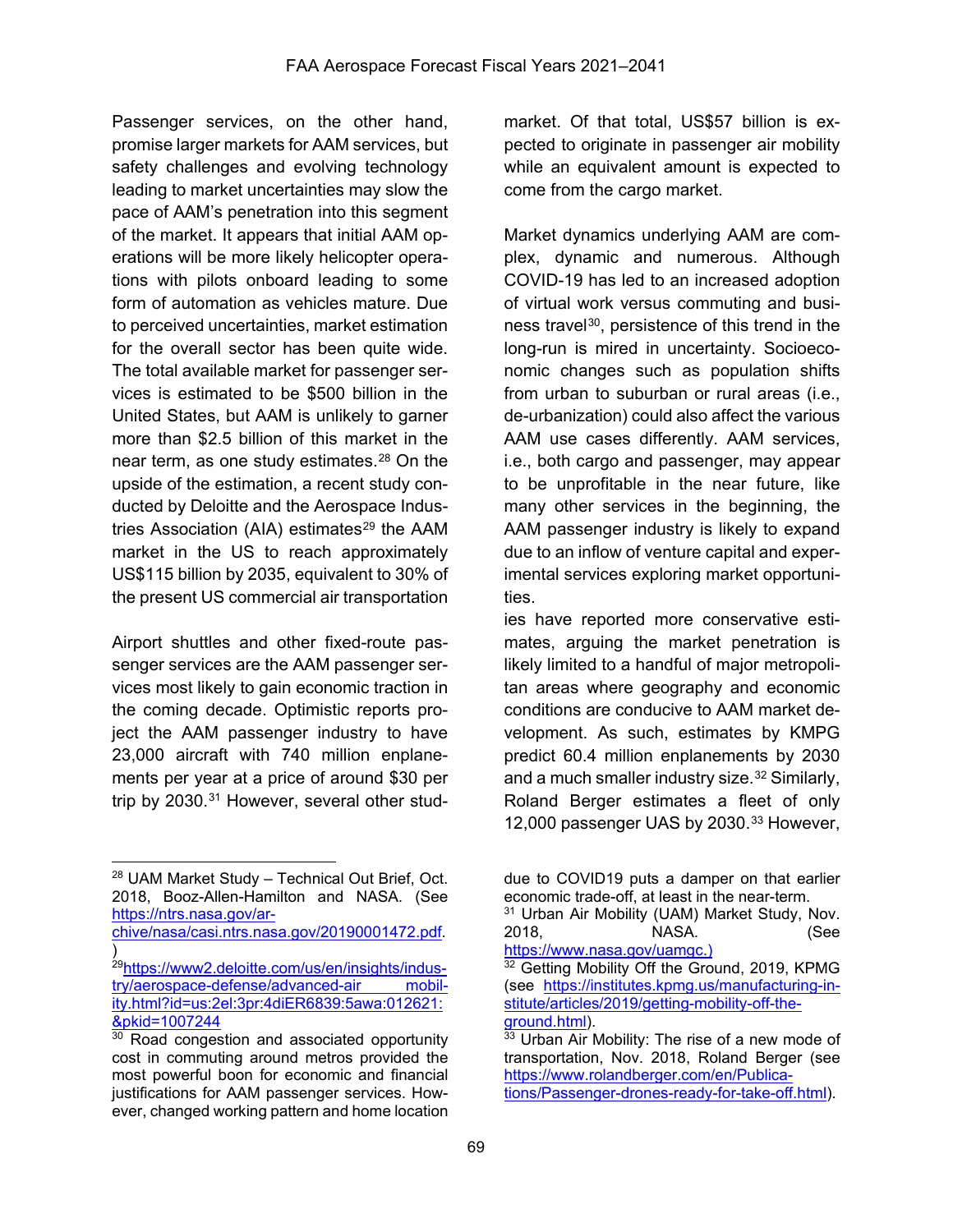given the current safety and technology challenges, even these projections may likely to be optimistic.

Given the enormous economic potentials underlying the AAM sector, coordination led by the Agency with close collaborations of NASA and the industry, numerous activities are presently taking place. This is leading to flight testing of AAM vehicles (e.g., [https://www.nasa.gov/centers/arm-](https://www.nasa.gov/centers/armstrong/features/nasa-begins-air-mobility-campaign.html)

[strong/features/nasa-begins-air-mobility-](https://www.nasa.gov/centers/armstrong/features/nasa-begins-air-mobility-campaign.html)

[campaign.html\)](https://www.nasa.gov/centers/armstrong/features/nasa-begins-air-mobility-campaign.html), regulatory coordination for safety, traffic management and on issues related to international harmonization with other agencies, e.g., European Union Aviation Safety Agency (EASA) leading to type certifications

(e.g.[,https://www.faa.gov/uas/advanced\\_op](https://www.faa.gov/uas/advanced_operations/certification/)[erations/certification/\)](https://www.faa.gov/uas/advanced_operations/certification/). In order to accelerate this process, the Agency created an internal AAM Executive Council [see [https://www.faa.gov/uas/advanced\\_opera-](https://www.faa.gov/uas/advanced_operations/urban_air_mobility/)

[tions/urban\\_air\\_mobility/\]](https://www.faa.gov/uas/advanced_operations/urban_air_mobility/) and is actively working with the internal and external stakeholders to understand the nature, scope and likely evolutions of AAM. The FAA also issued a concept of operations (CONOPS) in June last year [see [https://nari.arc.nasa.gov/sites/de](https://nari.arc.nasa.gov/sites/default/files/attachments/UAM_ConOps_v1.0.pdf)[fault/files/attachments/UAM\\_Co-](https://nari.arc.nasa.gov/sites/default/files/attachments/UAM_ConOps_v1.0.pdf)

nOps v1.0.pdf] and likely to publish a strategic implementation framework in the near future. NASA also launched a national campaign (NC) to promote public confidence and accelerate the realization of emerging aviation markets for passenger and cargo transportation in urban, suburban, rural, and regional environments [see

<span id="page-26-0"></span>3[4https://www.aviationto-](https://www.aviationtoday.com/2021/02/09/joby-agrees-evtol-certification-requirements-faa/)

 $\overline{a}$ 

[day.com/2021/02/09/joby-agrees-evtol-certifica](https://www.aviationtoday.com/2021/02/09/joby-agrees-evtol-certification-requirements-faa/)[tion-requirements-faa/](https://www.aviationtoday.com/2021/02/09/joby-agrees-evtol-certification-requirements-faa/)

<span id="page-26-1"></span>3[5https://lilium.com/newsroom-detail/lilium-part](https://lilium.com/newsroom-detail/lilium-partners-with-tavistock-and-orlando)[ners-with-tavistock-and-orlando](https://lilium.com/newsroom-detail/lilium-partners-with-tavistock-and-orlando)

[https://www.nasa.gov/aeroresearch/aam/de](https://www.nasa.gov/aeroresearch/aam/description/)[scription/](https://www.nasa.gov/aeroresearch/aam/description/) for more details]. Furthermore, NASA issued AAM CONOPS corresponding to slightly advanced maturity levels (i.e., Urban Air Mobility Maturity Level 4) recently [see [https://ntrs.nasa.gov/cita](https://ntrs.nasa.gov/citations/20205011091)[tions/20205011091](https://ntrs.nasa.gov/citations/20205011091) for more details].

These pro-active steps are positioning the AAM industry positively towards realizing market opportunities. In December 2020, for example, Joby Aviation received the first ever airworthiness approval by the US Air Force (USAF) for an eVTOL aircraft under Agility Prime and recently reached an agreement with the FAA to certify its aircraft using the FAA's Part 23 requirements along with special conditions for the eVTOL aircraft.<sup>[34](#page-26-0)</sup> Joby Aviation plans to launch air taxi services in the US by 2023. Lilium GMBH, a German company, is developing an eVTOL transport network centered around Lake Nona, Orlando, Florida. It has partnered with the City of Orlando and a real estate development company to develop a vertiport hub in Lake Nona for regional, inter-city air mobility services by 2025 with travel distances of up to 186 miles in 60 minutes with Lilium Jet aircraft under development.[35](#page-26-1)

The trend is somewhat similar at the international level as well. For example, EHang, a Chinese manufacturer of autonomous aerial vehicles (AAVs), established a strategic partnership with UAM pilot cities in Spain, Aus-tria, and China in 2020.<sup>[36](#page-26-0)</sup> It also conducted demonstration flights in South Korea with its two-passenger autonomous aerial vehicle, the EHang 216. German AAM companies,

<sup>36</sup> <https://www.ehang.com/news/617.html>